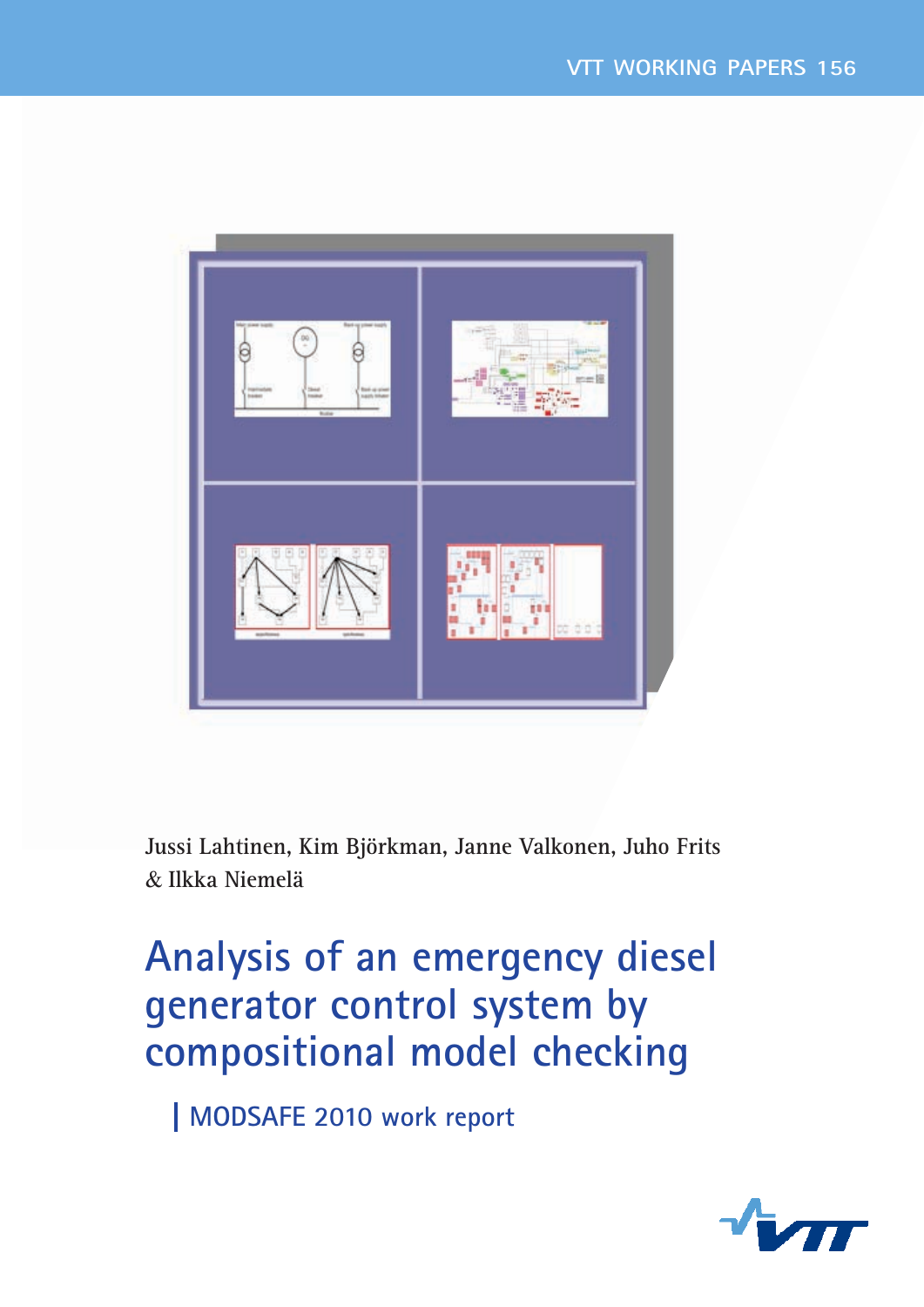ISBN 978-951-38-7497-1 (URL: [http://www.vtt.fi/publications/index.jsp\)](http://www.vtt.fi/publications/index.jsp)  ISSN 1459-7683 (URL: [http://www.vtt.fi/publications/index.jsp\)](http://www.vtt.fi/publications/index.jsp) 

Copyright © VTT 2010

JULKAISIJA – UTGIVARE – PUBLISHER

VTT, Vuorimiehentie 5, PL 1000, 02044 VTT puh. vaihde 020 722 111, faksi 020 722 4374

VTT, Bergsmansvägen 5, PB 1000, 02044 VTT tel. växel 020 722 111, fax 020 722 4374

VTT Technical Research Centre of Finland, Vuorimiehentie 5, P.O. Box 1000, FI-02044 VTT, Finland phone internat. +358 20 722 111, fax +358 20 722 4374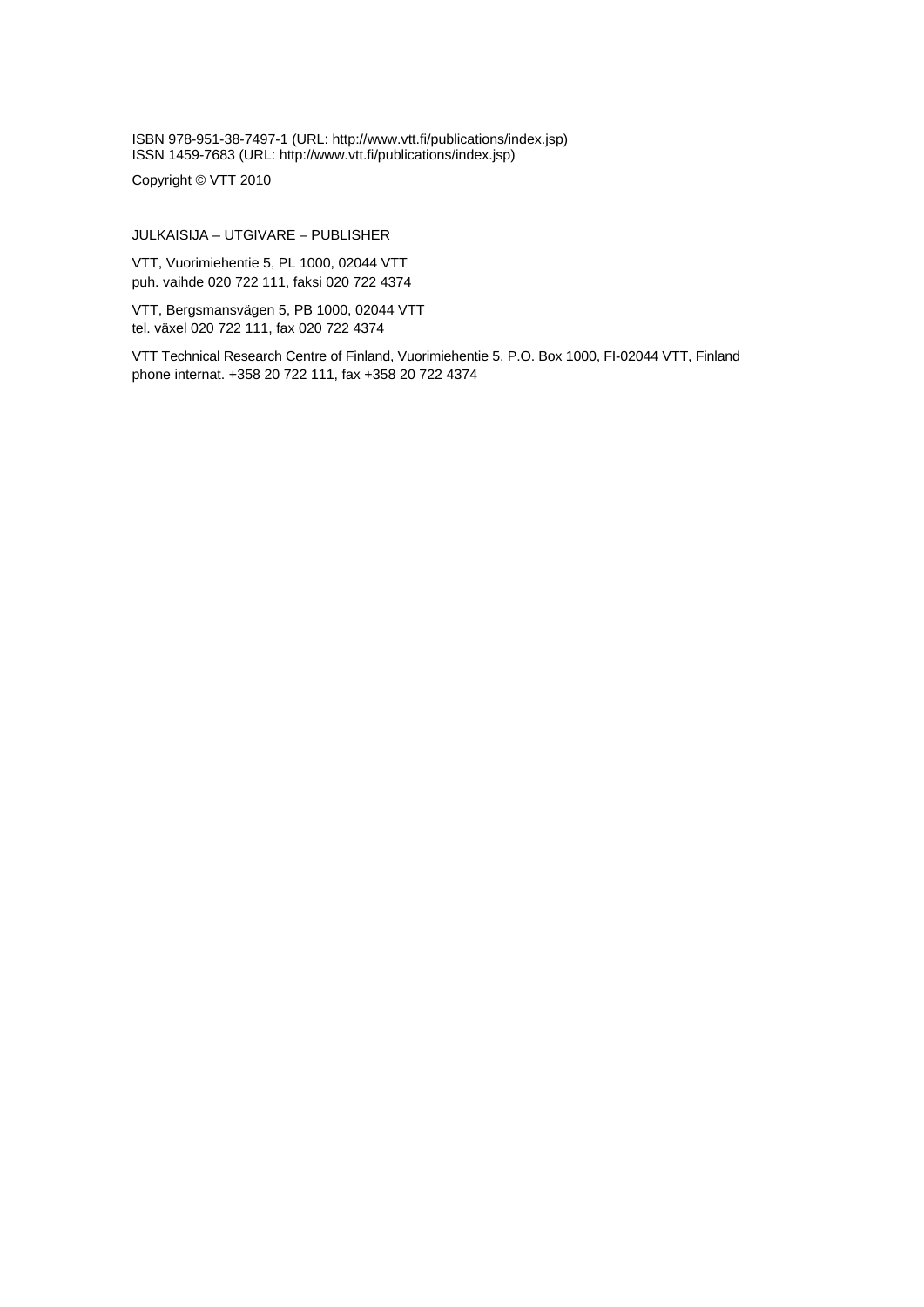

Series title, number and report code of publication

VTT Working Papers 156 VTT-WORK-156

Author(s)

Jussi Lahtinen, Kim Björkman, Janne Valkonen, Juho Frits & Ilkka Niemelä

#### Title

### **Analysis of an emergency diesel generator control system by compositional model checking MODSAFE 2010 work report**

#### **Abstract**

Digital instrumentation and control (I&C) systems containing programmable logic controllers are challenging to verify. They enable complicated control functions and the state spaces (number of distinct values of inputs, outputs and internal memory) of the designs easily become too large for comprehensive manual inspection.

Model checking is a formal method that can be used for verifying that systems have been correctly designed. A number of efficient model checking systems are available which provide analysis tools that are able to determine automatically whether a given state machine model satisfies the desired safety properties.

The practical case analysed in this research project is called an "emergency diesel generator control system" and its purpose is to provide reserve power to critical devices and computers that must be available without interruption. This report describes 1) the development of a compositional approach for checking the models in large system designs, 2) the development of a modular model checking approach for modelling function block diagrams with the Uppaal model checker and 3) the experience of utilising the new modelling approaches in practice.

| <b>ISBN</b><br>978-951-38-7497-1 (URL: http://www.vtt.fi/publications/index.jsp)                             |                                                                                                                                              |                         |  |  |
|--------------------------------------------------------------------------------------------------------------|----------------------------------------------------------------------------------------------------------------------------------------------|-------------------------|--|--|
| Series title and ISSN<br>VTT Working Papers<br>1459-7683 (URL: http://www.vtt.fi/publications/index.jsp)     |                                                                                                                                              | Project number<br>41251 |  |  |
|                                                                                                              |                                                                                                                                              |                         |  |  |
| Date<br>December 2010                                                                                        | Language<br>English                                                                                                                          | Pages<br>35 p.          |  |  |
| Name of project<br>Model-based safety evaluation of automation<br>systems                                    | Commissioned by                                                                                                                              |                         |  |  |
| Keywords                                                                                                     | Publisher                                                                                                                                    |                         |  |  |
| Model checking, automation system, I&C,<br>NuSMV, Uppaal, system safety, emergency<br>diesel, MODSAFE, SAFIR | VTT Technical Research Centre of Finland<br>P.O. Box 1000, FI-02044 VTT, Finland<br>Phone internat. +358 20 722 4520<br>Fax +358 20 722 4374 |                         |  |  |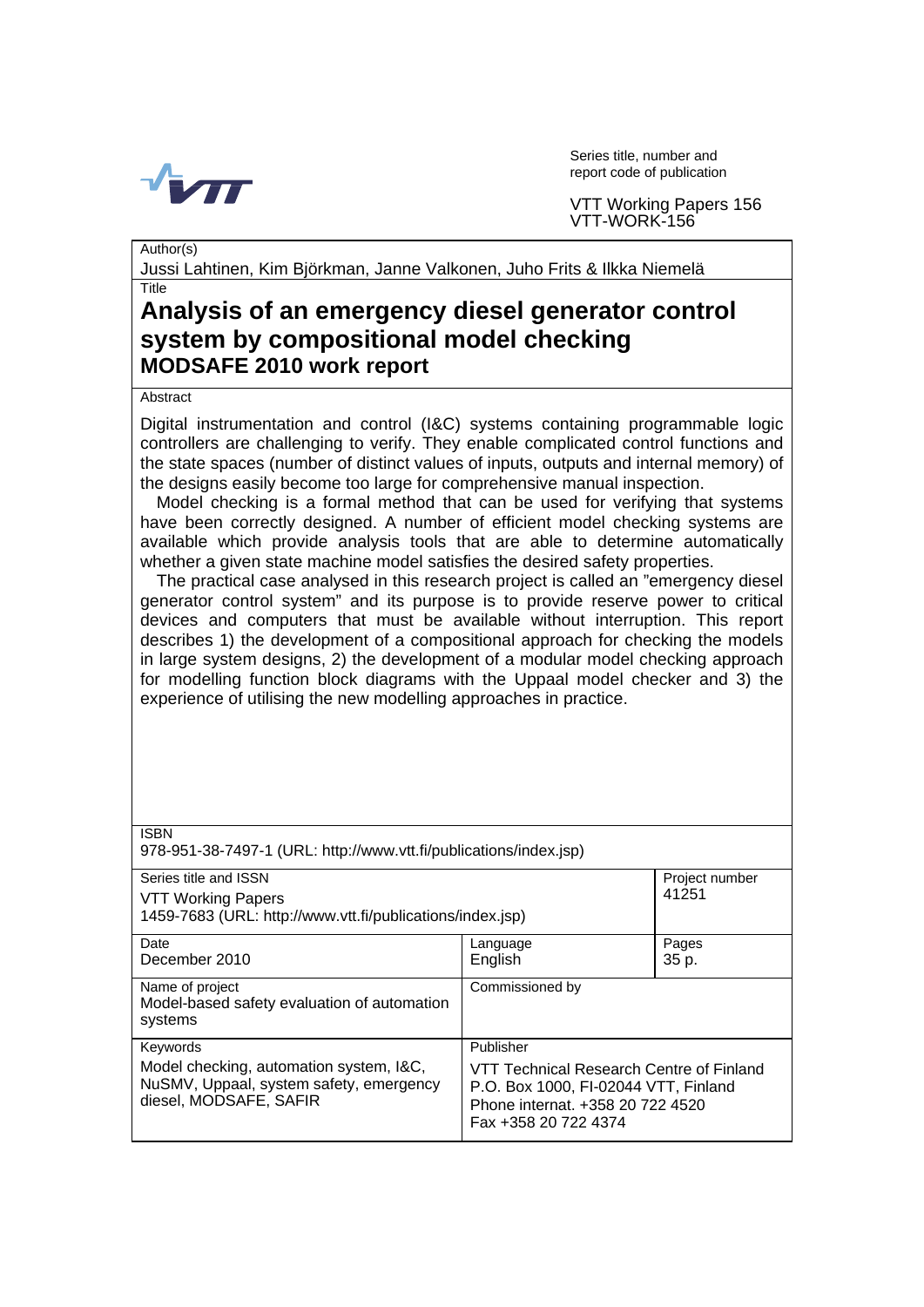# **Preface**

This report has been prepared as part of the research project Model-based Safety Evaluation of Automation Systems (MODSAFE), which is part of the Finnish Research Programme on Nuclear Power Plant Safety 2007–2010 (SAFIR2010). The goals of the project were to develop methods for model-based safety evaluation, apply the methods in realistic case studies, evaluate the suitability of formal model checking methods for Nuclear Power Plant (NPP) automation analysis and develop recommendations for the practical application of the methods. This report describes the development of a compositional model checking approach for analysing large system designs and summarises a case study where the approach was utilised.

We wish to express our gratitude to the representatives of the organisations who provided us with the case examples and all those who have given their valuable input in the meetings and discussions during the project.

Espoo, December 2010

Authors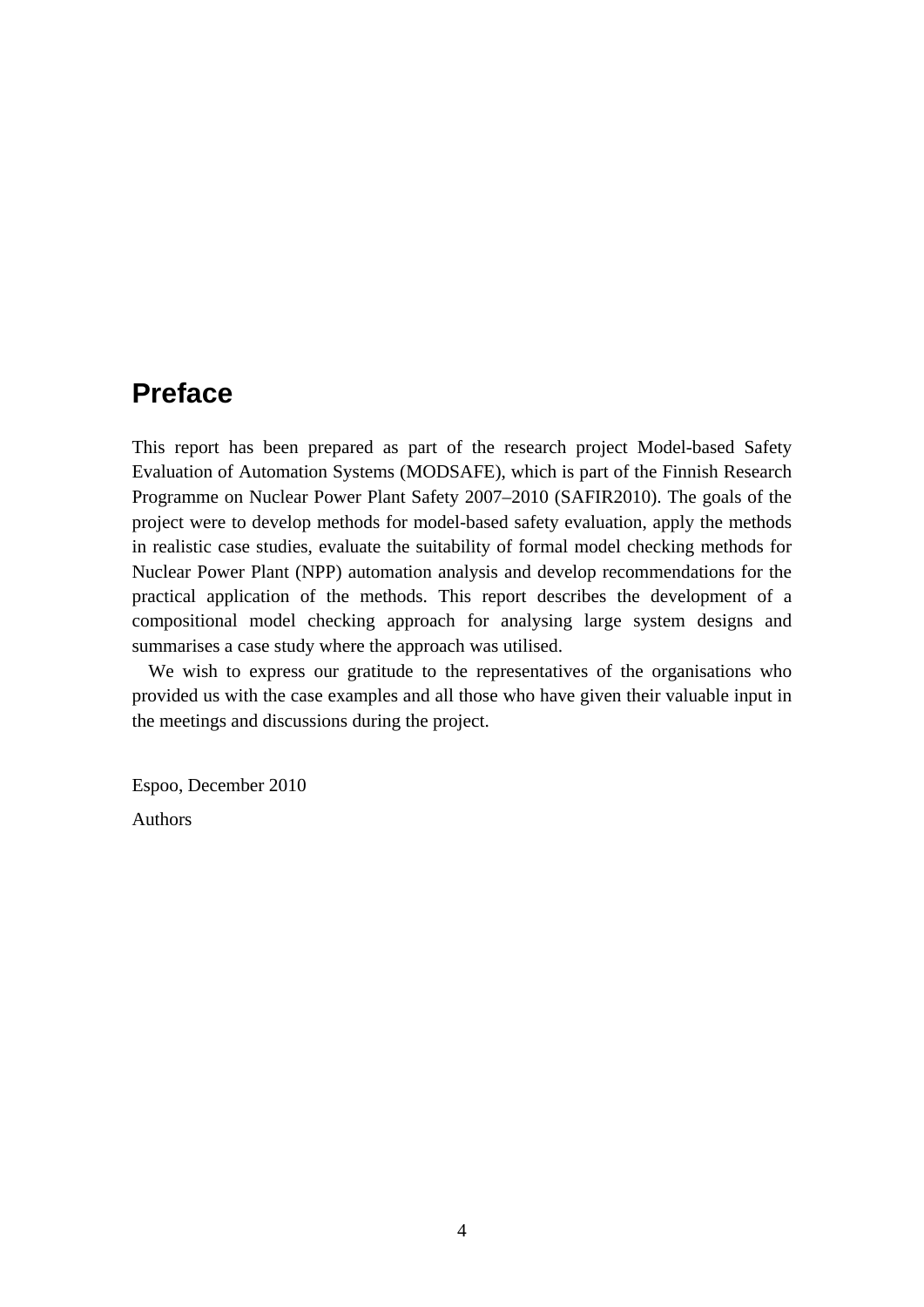# **Contents**

| 1.                             |     |       |  |  |  |
|--------------------------------|-----|-------|--|--|--|
| 2.                             |     |       |  |  |  |
|                                |     |       |  |  |  |
|                                | 3.1 |       |  |  |  |
| 3.2                            |     |       |  |  |  |
| 4.                             |     |       |  |  |  |
| 5.                             |     |       |  |  |  |
|                                | 5.1 |       |  |  |  |
|                                |     | 5.1.1 |  |  |  |
|                                | 5.2 |       |  |  |  |
|                                |     | 5.2.1 |  |  |  |
|                                |     | 5.2.2 |  |  |  |
|                                |     |       |  |  |  |
|                                | 6.1 |       |  |  |  |
|                                | 6.2 |       |  |  |  |
|                                | 6.3 |       |  |  |  |
|                                |     | 6.3.1 |  |  |  |
|                                |     | 6.3.2 |  |  |  |
| $7_{\scriptscriptstyle{\sim}}$ |     |       |  |  |  |
|                                |     |       |  |  |  |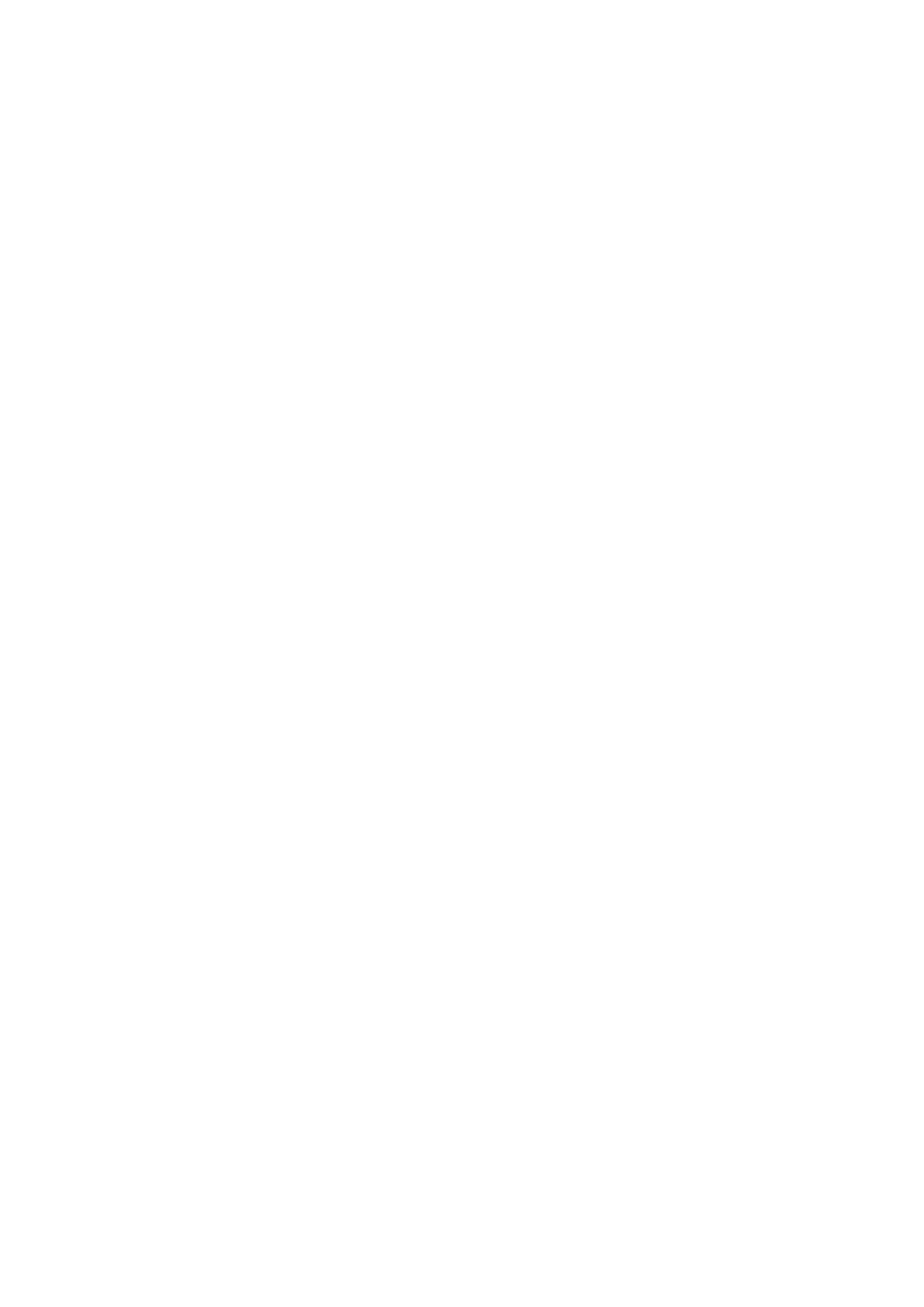### **1. Introduction**

Verification of digital instrumentation and control (I&C) systems is challenging because programmable logic controllers enable complicated control functions and the state spaces (number of distinct values of inputs, outputs and internal memory) of the designs easily become too large for comprehensive manual inspection. Design verification is a key task in the design flow, because it can eliminate tricky design errors which are hard to detect later in the development process and are very expensive to repair, often leading to a major redesign and reimplementation cycle. Typically, verification and validation (V&V) activities rely heavily on subjective evaluation, which covers only a limited part of the possible behaviours of the system, and therefore more rigorous formal methods are required. Such formal methods have been studied (see [28] for an overview, for example) but they are not yet widely used.

Model checking [14] is a formal method that can be used for verifying the correctness of system designs. Before the Model-based Safety Evaluation of Automation Systems (MODSAFE) project, it was not previously applied in the safety evaluation of nuclear power plant (NPP) automation systems (at least in Finland), but internationally it has been used in verifying the correct behaviour of e.g. hardware and microprocessor designs, data communications protocols and operating system device drivers. A number of efficient model checking systems are available which provide analysis tools that are able to automatically determine whether a given state machine model satisfies given specifications. Model checking can also handle delays and other time-related operations, which are crucial in safety I&C systems and challenging to design and verify.

The objective of the MODSAFE project was to evaluate and develop methods based on formal model checking and apply them to the safety analysis of NPP safety automation (I&C). The purpose was to compile a group of methods and tools that can support the practical safety evaluation work and benefit utilities, regulators and vendors. The main tasks of the first two project years were to review the state of the art of employing formal methods and models for safety evaluation of industrial and nuclear safety systems [28], to develop basic methodology for applying model checking to safety evaluation and to study the feasibility of the approach [17, 29, 30, 31]. The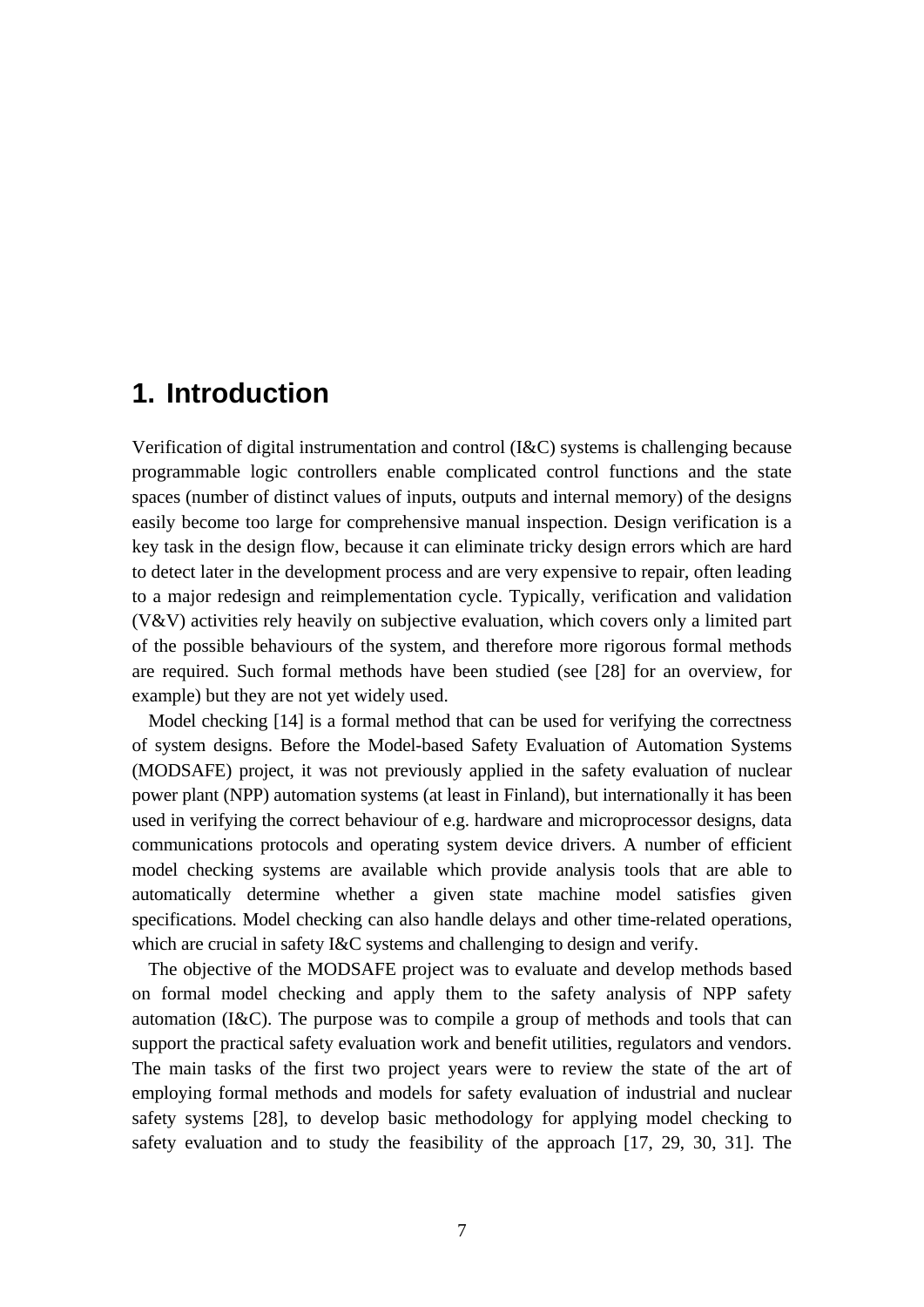#### 1. Introduction

objective of the third and fourth project year was to develop an approach that was more flexible and suitable for analysing larger models [6, 7, 32, 18, 8].

This report summarises the experiences gained during project year 2010 while developing a compositional approach for model checking in large system designs, developing a modular model checking approach for modelling function block diagrams with Uppaal and utilising the approaches for analysing a case study concerning the control system of an emergency diesel generator

The rest of the report is structured as follows: Section 2 provides background information on model checking methodology. Section 3 describes the emergency diesel generator control system and a selection of its main requirements. Section 4 introduces some compositional system verification approaches and explains the compositional technique developed in the MODSAFE project. The emergency diesel control system was analysed using the NuSMV and Uppaal model checkers. Section 5 describes how the NuSMV and Uppaal models were constructed and their special features. Finally, Section 6 sums up the results and findings concerning the emergency diesel generator case, and Section 7 concludes the report.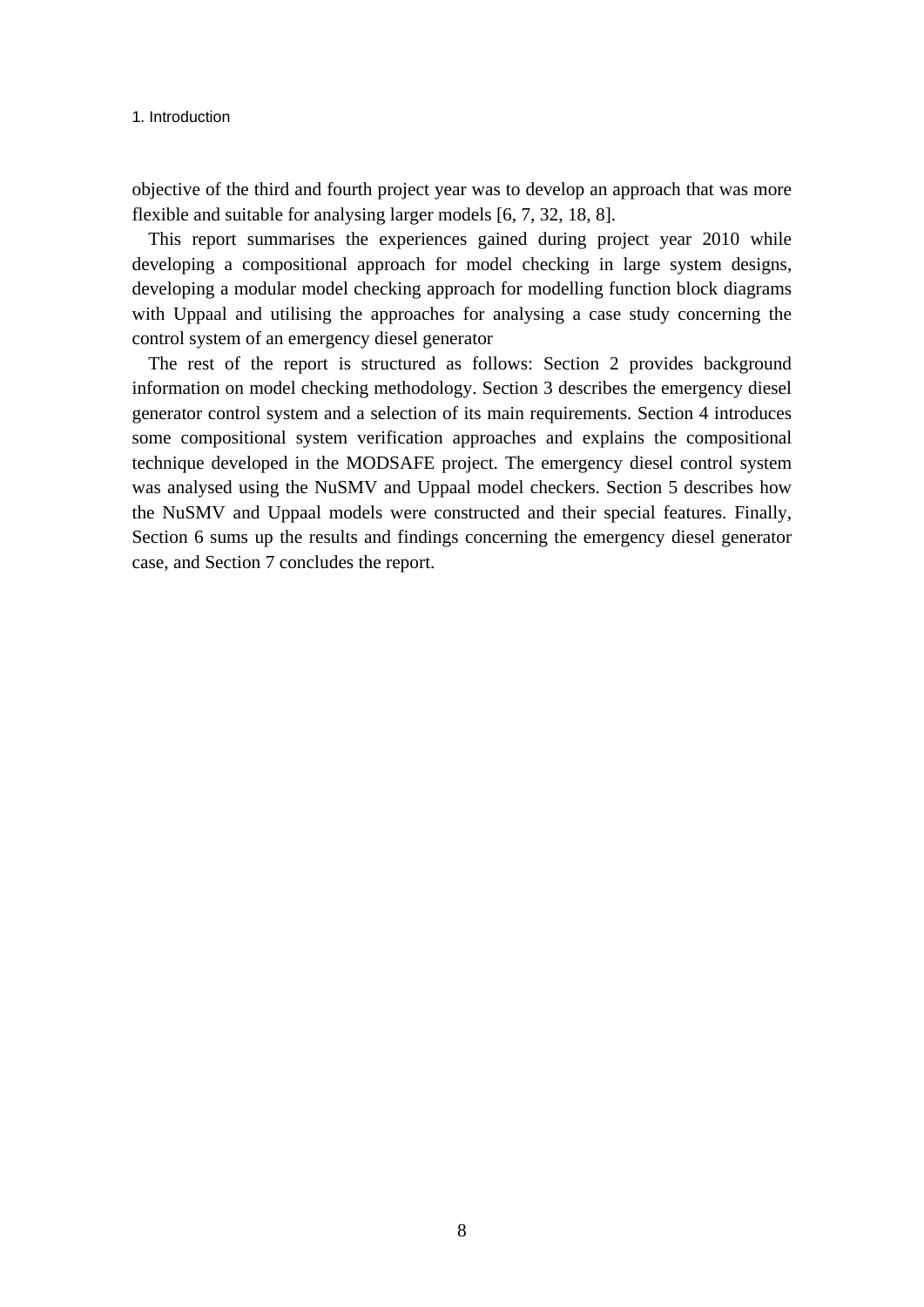# **2. Model checking**

Model checking [14, 12, 25] is a computer-aided verification method developed to formally verify the correct functioning of a system design model by examining all of its possible behaviours. The models used in model checking are quite similar to those used in simulation, as basically the model must describe the behaviour of the system design for all sequences of inputs. However, unlike simulation, model checkers examine the behaviour of the system design with all input sequences and compare it with the system specification. In model checking, at least in principle, the analysis can be fully automated with computer-aided tools. The specification is expressed in a suitable language, temporal logics being a prime example, describing the permitted behaviours of a system. Given a model and a specification as inputs, a model checking algorithm determines whether the system has violated its specification. If none of the behaviours of the system violate the given specification, the (model of the) system is correct. Otherwise, the model checker will automatically give a counter-example execution of the system demonstrating how the specification has been violated.

The MODSAFE project has been using two model checkers: NuSMV [11, 22], which was originally designed for hardware model checking, and UPPAAL [27], which supports model checking of timed automata. NuSMV is a state-of-the-art symbolic model checker that supports synchronous state machine models where the real-time behaviour must be modelled with discrete time steps using explicit counter variables that are incremented at a common clock frequency. NuSMV supports model checking using both Linear Temporal Logic (LTL) and Computation Tree Logic (CTL) [14], making it quite flexible in expressing design specifications. The model checking algorithms employed in this work are based on symbolically representing and exploring the state space of the system by using Binary Decision Diagrams (BDDs) [6, 9, 20]. In addition, SAT-based (Propositional Satisfiability) bounded model checking [4] is also supported by NuSMV [5] for finding bugs in larger designs. The sophisticated model checking techniques used by NuSMV can handle non-determinism induced by free input variables well, but modelling real-time aspects can be more challenging due to the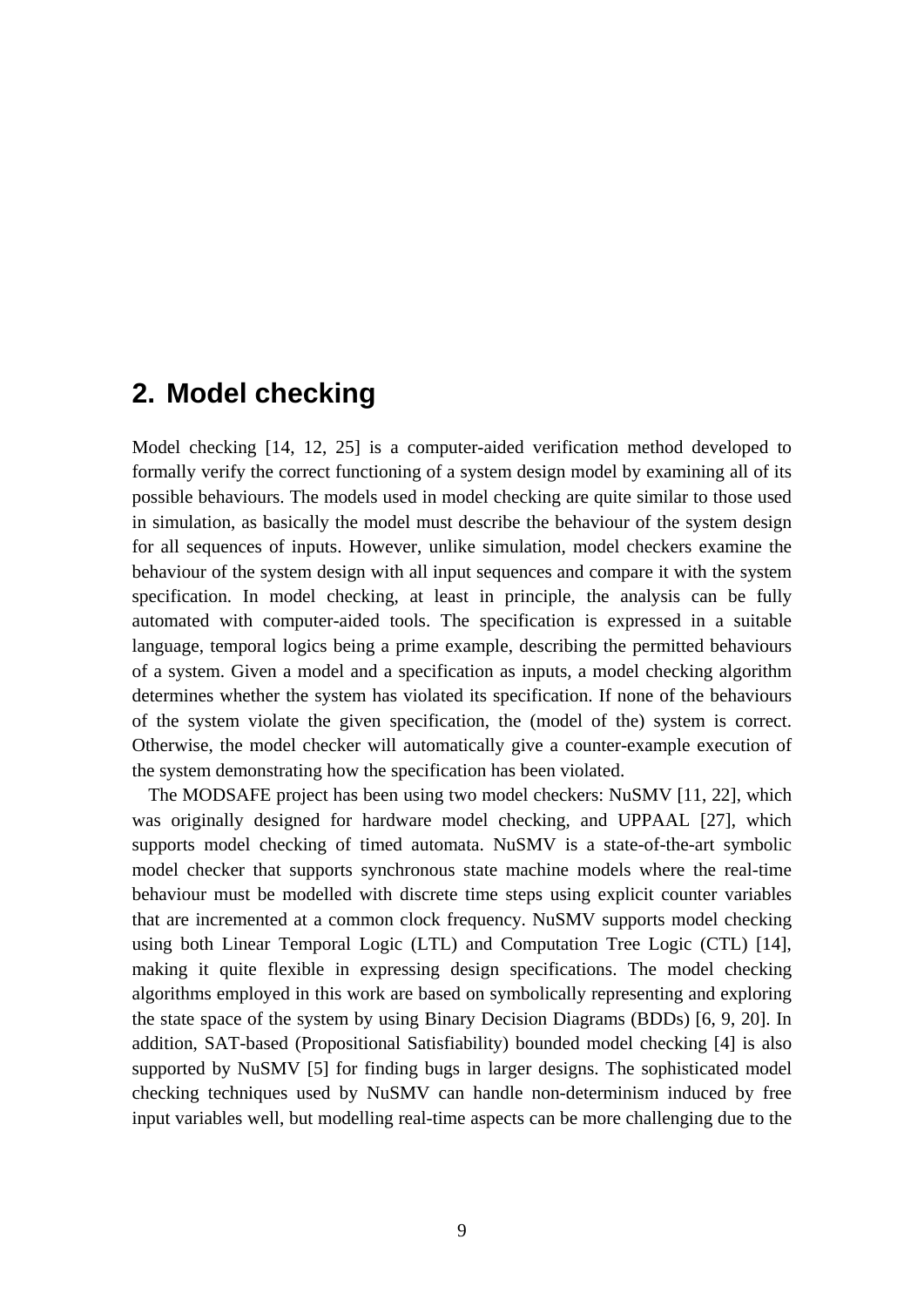#### 2. Model checking

inherently discrete time nature of the synchronous state machine model employed by NuSMV.

UPPAAL is a model checking tool for timed systems based on modelling the system as a network of timed automata that communicate through message channels and shared variables. The timed automata have a finite control structure and real-valued clocks [1], making the modelling of timers fairly straightforward. Networks of timed automata can express the real-time behaviour of the system in continuous time and still be automatically analysed. This is feasible because all the possible behaviours of the system can be captured using a finite graph where different clock valuations with the same behaviour, intuitively, are grouped into a finite number of equivalence classes called regions [1]. The model checking algorithms use symbolic methods to compactly represent the clock valuations associated with each state of the system quite efficiently in terms of memory. The model checking algorithms employed inside UPPAAL [2, 19] are able to check a subset of the temporal logic TCTL (Timed Computation Tree Logic) [2] by explicit state model checking that explicitly traverses the finite graph induced by the behaviour of the system. The main strength of UPPAAL is in analysing the complex timing behaviour of a system. However, it is not well suited to systems with a very high amount of non-determinism as induced by, e.g., reading a large number of input variables (sensor readings) provided by the environment because each combination of inputs is explicitly explored by the employed model checking algorithms.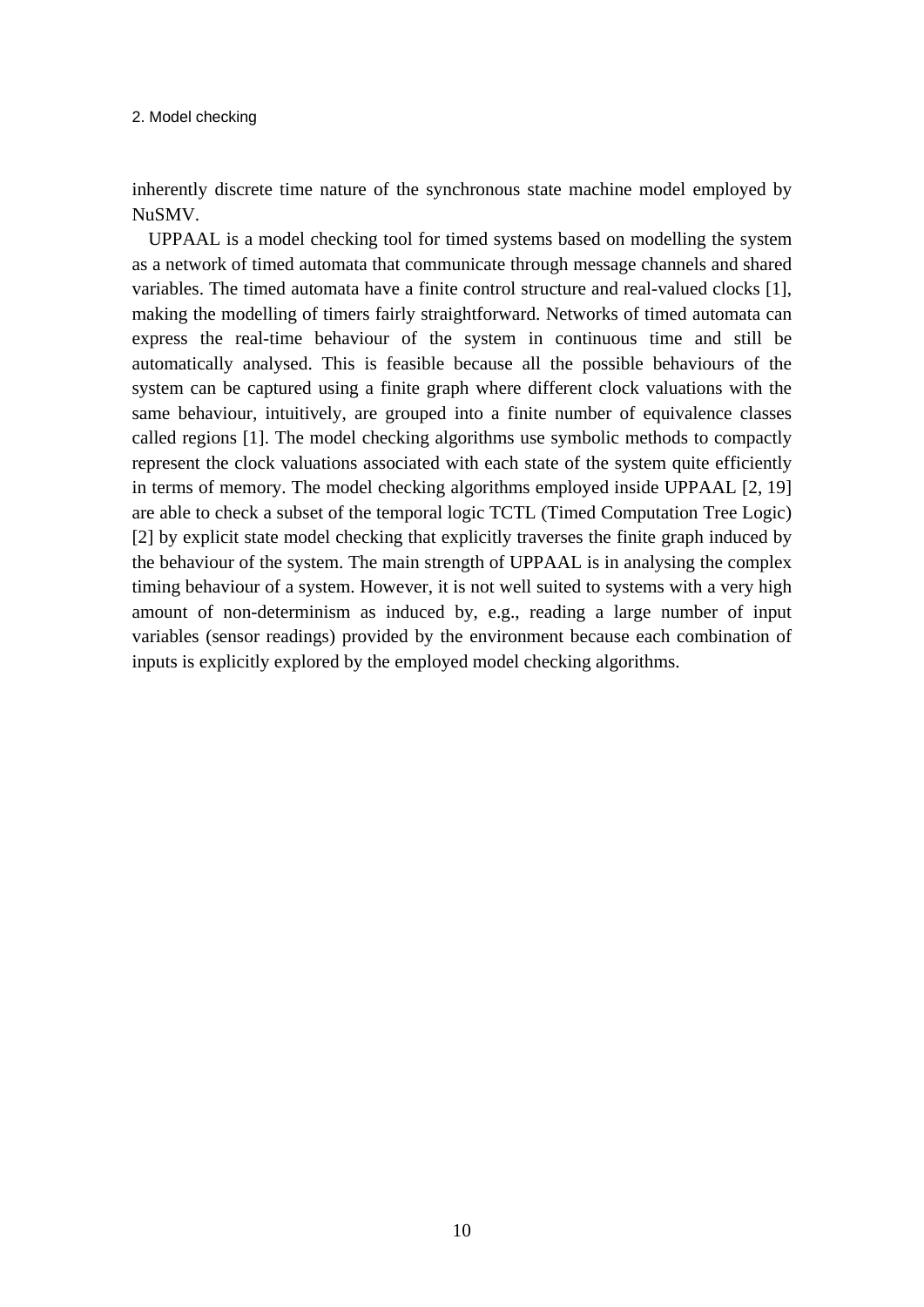# **3. Description of the EDG system**

### **3.1 Emergency diesel generator control**

In this case study the behaviour of an emergency diesel generator system was examined. The case study is based on high-level design documentation that does not take into account the redundant implementations of the system and related voting logic that will be realised in the final system. This work focuses on the control logic of the diesel generator system that is represented as function block diagrams.

The purpose of the emergency diesel system is to provide reserve power, as it is essential that electricity is always available to the maintained system. In case of a black out or a power failure in the main power supply, the diesel generators can be quickly turned on to keep the necessary devices available.

The inputs of the control logic include voltage and frequency measurements, operator commands, check-back signals and measurements of the conditions of the diesel generator. The outputs of the logic are control signals for the diesel generator, the breakers, cooling systems and load protection signals for several pumps and other devices, for which power can be supplied by the diesel generator.

In addition to the function block diagrams, parts of the system environment, i.e. the expected diesel functionality, the busbar and the related breakers are also included in the model.

Figure 1 illustrates the high level architecture of the electrical connections. Besides the main power supply and the diesel generator, there is another additional diverse backup power supply.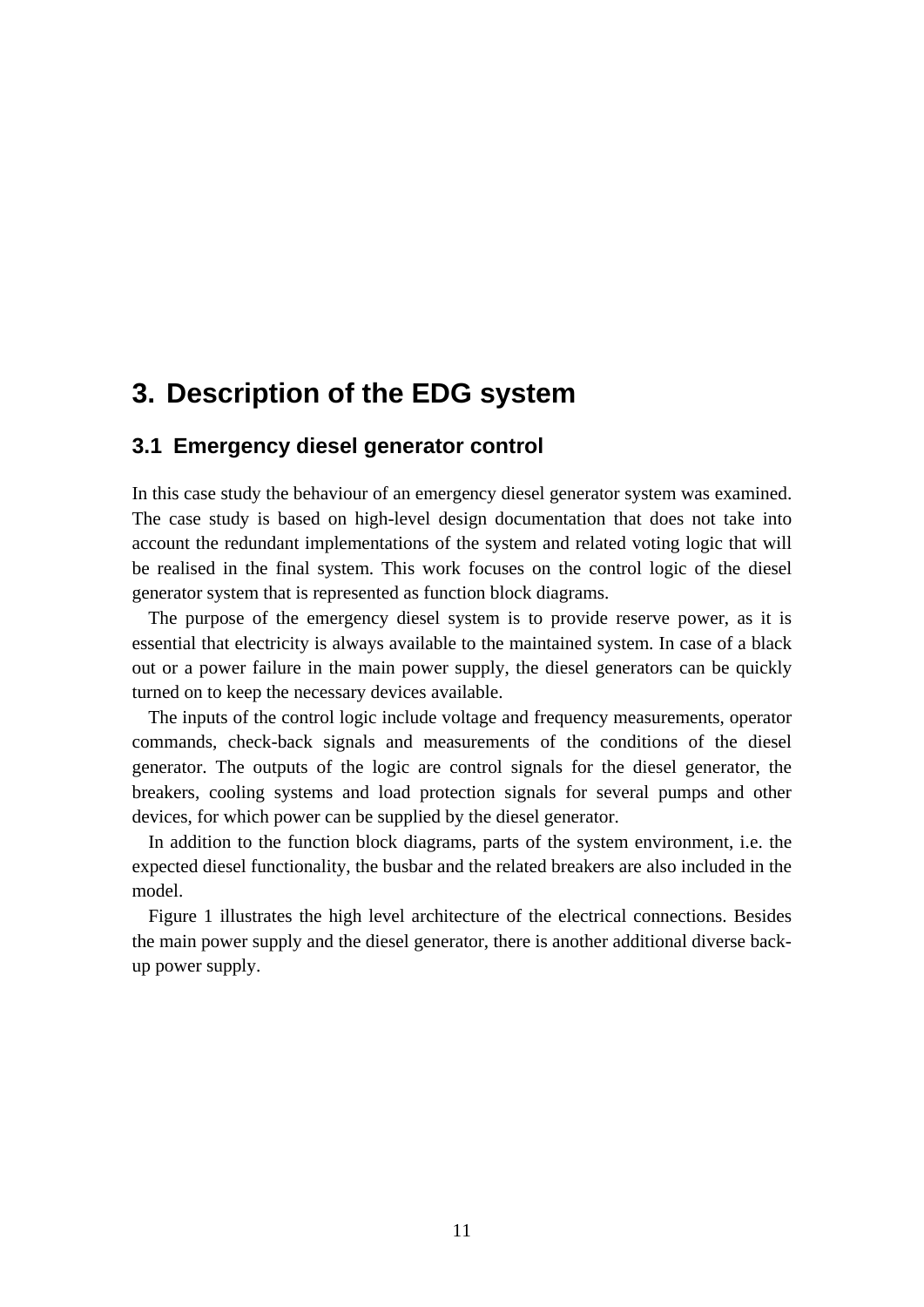#### 3. Description of the EDG system



Figure 1. High level architecture of the power supply.

There is a large amount of logic related to the diesel generator control and part of it is shown in Figure 2. The system analysed here covers 10 different control functions, including functions related to the activation of the diesel generators, operation of the diesel generators, protection of the diesel generators, and voltage and frequency regulation. In addition, some functions are diverse implementations of other functions.

The functions of the diesel generator system are intentionally decentralised and, thus, the diverse functions especially are typically not implemented on the same computer equipment. As a result, it is presumed that two functions communicating with each other via a bus will not be in full synchronisation. The signals sent from one computer are received only after a few clock cycles by the other computer. Additionally, it is possible that the computers' clock frequencies differ marginally so that the same time delay in the logic results in different actual time lapse.

Because of the multiple diverse systems, priority logic is also involved in the system. Typically, all breakers, pumps and valves are controlled by a separate module that prioritises the control signals related to that device. In this case study, only the priority logic related to the three breakers (see Figure 1) is considered.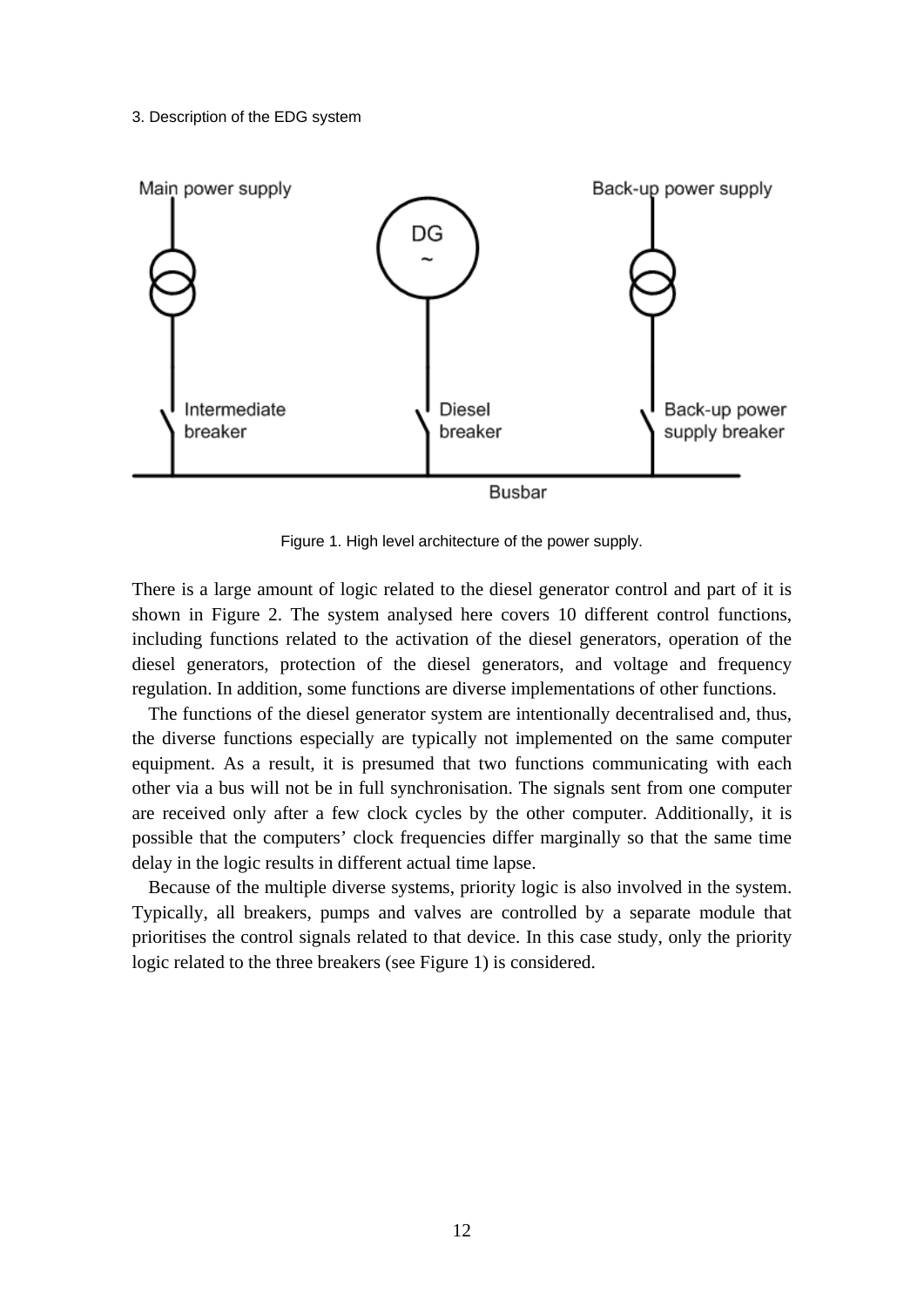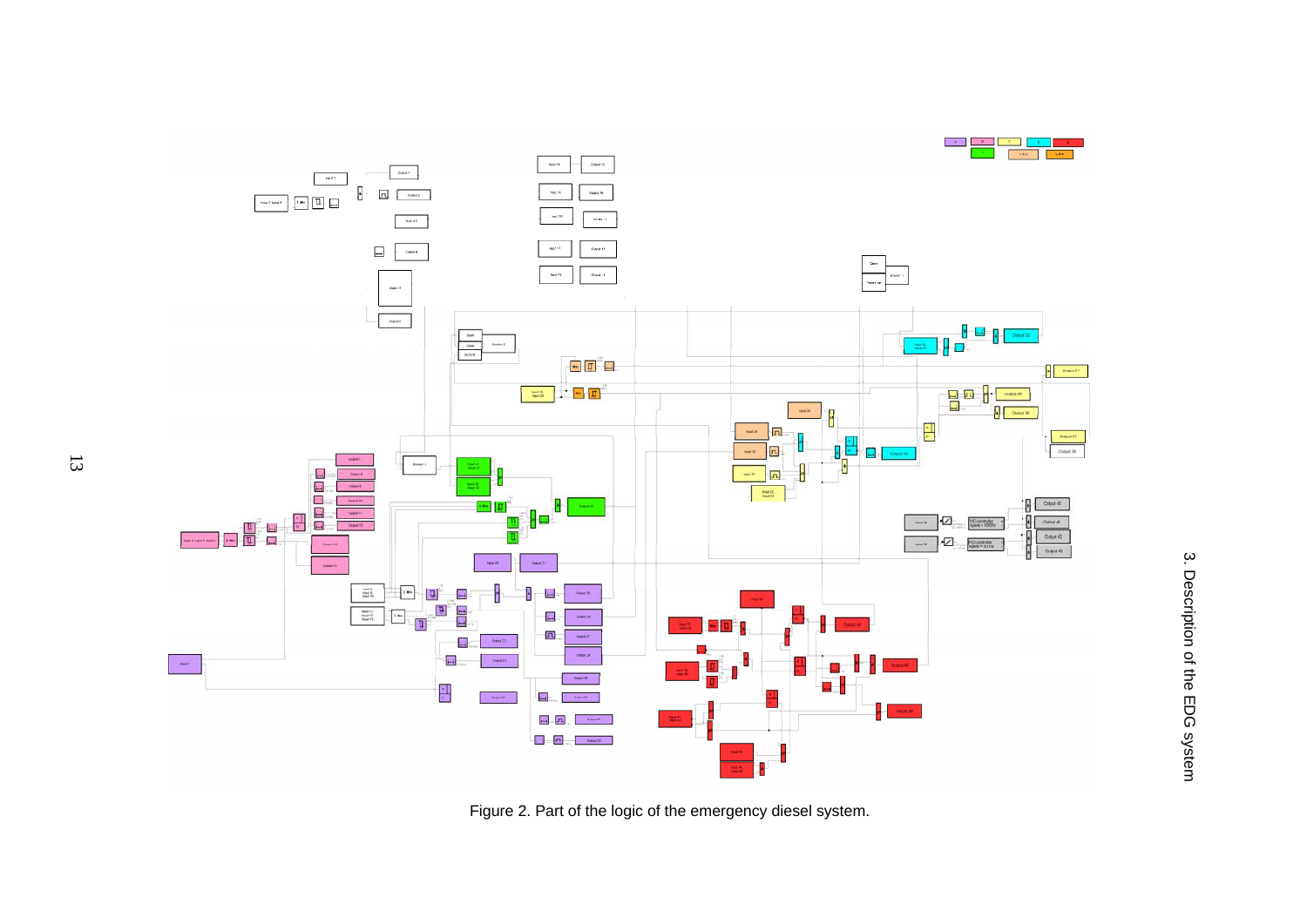#### 3. Description of the EDG system

### **3.2 About the desired system properties**

The emergency diesel system provides reserve power for critical power plant devices in case of power failures. There are a few constraints that need to be taken into account when the diesels are used. Some of the general system requirements are:

- o If there is a reason to start the diesels, they will be started, and they will eventually feed power to the busbar.
- o When the diesels are started, a specified starting sequence is followed.
- o Loads are connected to the diesels according to a specified loading sequence.
- o The diesels take a few seconds to reach their operating speed. No loads should be connected to the generators during this time.
- o The connections to the busbar are controlled by several breakers as illustrated in Figure 1. The breakers should be operated in a safe fashion.
- o The control of the diesels is realised by several diverse systems. The prioritisation of the different systems' signals must be correct.
- o There should be no race conditions.

Based on some general system requirements, a list of 17 detailed requirements was created. These requirements were formalised and used as input when the model of the system was verified. The detailed requirements and temporal specifications are not covered in this report.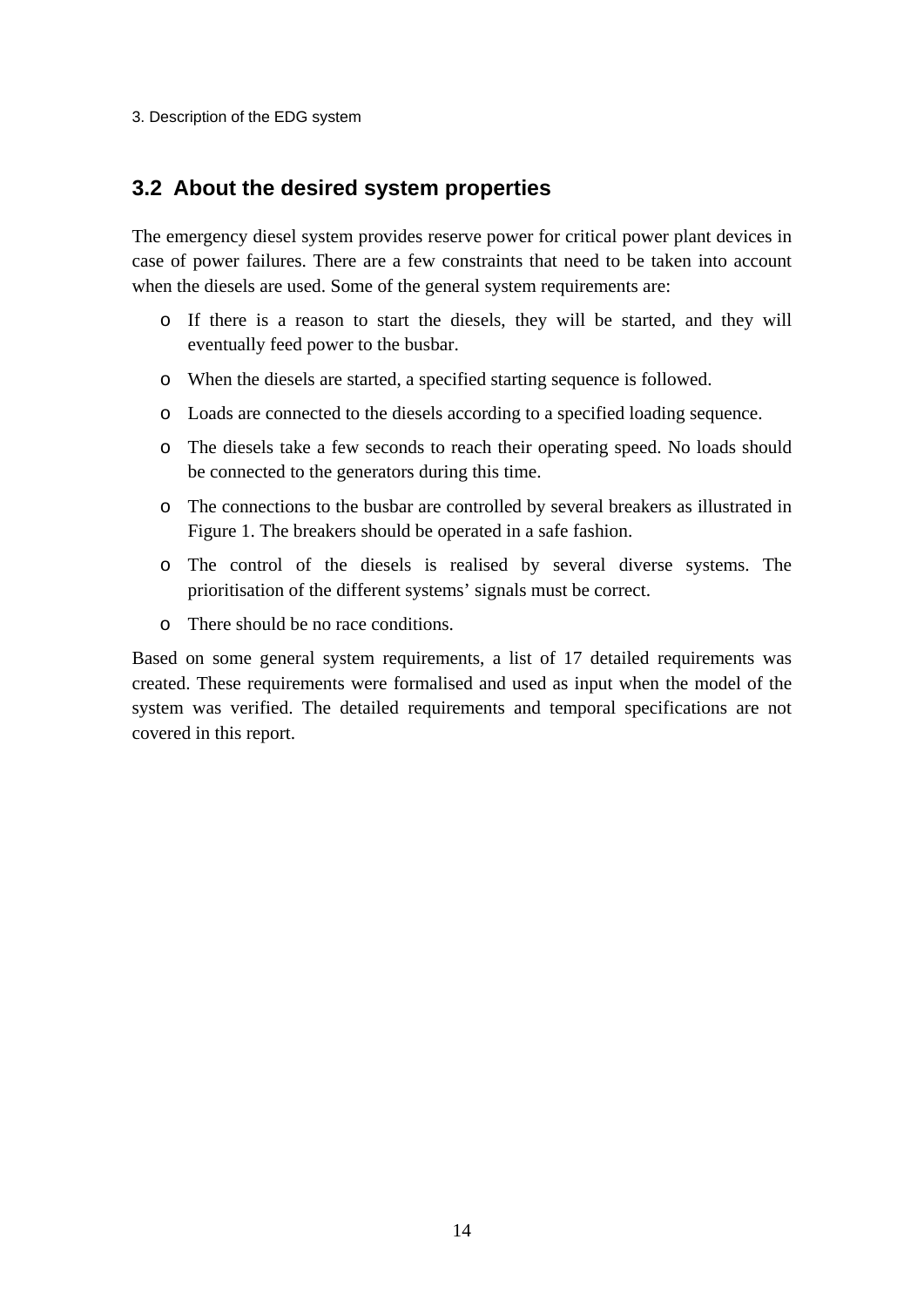# **4. Compositional verification methods for large systems**

Many systems are so large that conventional model checking methods cannot be applied because of the state space explosion. In such systems, it is often possible to break down the specification into several properties describing the behaviour of individual modules of that system. Checking these local properties is usually more feasible, and if the conjunction of the local properties implies the original specification, it is possible to deduce that the entire system satisfies the specification as well. These compositional verification techniques [3, 24, 13] require that the system is composed of interconnected modules.

Several compositional verification approaches exist. These techniques include compositional minimisation, assume-guarantee reasoning (including circular reasoning techniques), partitioned transition relations and lazy parallel composition.

In the compositional minimisation technique [13] the system is abstracted using reduced versions of some of the system's modules. The reduced modules, or "interface modules", are abstracted away from their inner functionality, so that only signals visible to other modules are implemented. Interface modules can reduce the state space of the model significantly.

Another compositional verification technique is the assume-guarantee reasoning technique [26, 23]. In this technique, an assumption is made of the environment of a module. The assumption can be verified separately. When the assumption is known to hold, we can check if a specification is true in an individual module under this assumption. If the specification is true in the individual module, it is also true in the whole system.

Traditional assume-guarantee reasoning requires non-trivial human input. However, it is also possible to avoid this by using a learning algorithm to create assumptions of the model automatically. The learning algorithm creates assumptions of the environment model, and iteratively improves these assumptions based on the model checker's output (see e.g. [16]).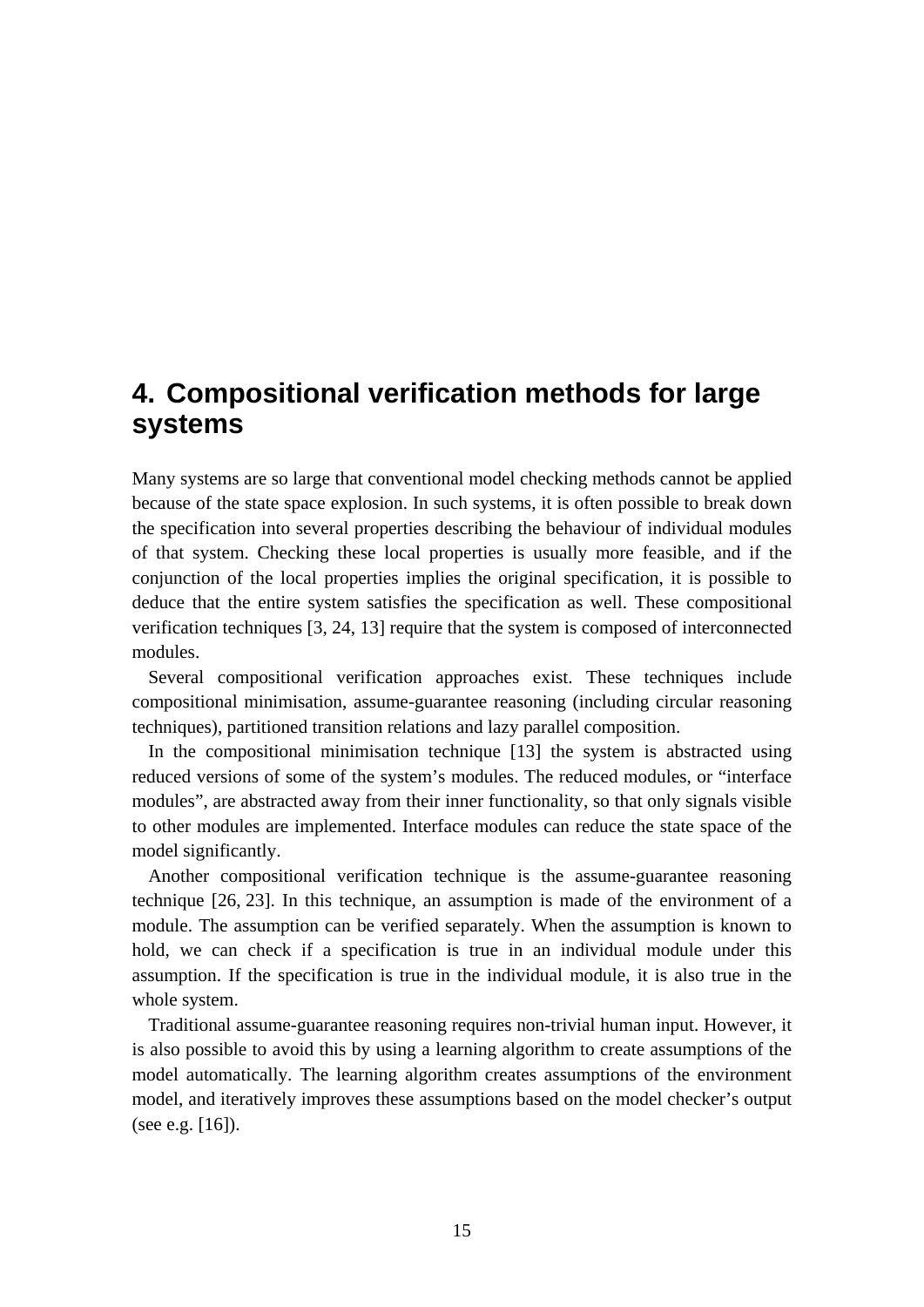4. Compositional verification methods for large systems

Some verification techniques are based on circular reasoning [21]. In this approach, each module is verified to behave correctly if its environment behaves correctly. For instance, correctness of module A is assumed when module B is verified and vice versa. The circularity of the reasoning can be resolved using induction over time.

The state space explosion in large models can also be diminished by special-purpose model checking algorithms. Traditional model checking algorithms calculate a parallel composition of the components and create a global model that depicts the whole system. The number of states in the global model is exponential to the size of the component models. Techniques such as partitioned transition relations [10] or lazy parallel composition [3] examine the transition relations of different components in the model separately, which can reduce the state space.

The compositional model checking approach we have chosen supports the existing modelling methods of function block diagram-based designs. The idea behind the method is that usually not every part of the logic is needed to verify properties in a system. The approach is based on compositional minimisation on two abstraction levels and program slicing, but does not prevent additionally using assume-guarantee reasoning. The reasoning used in the approach requires that only properties stating that "no undesired behaviour occurs" (safety properties) are examined.

Our existing modelling technique already partitions the design in suitable modules defined by the function block diagrams. These modules are further divided into a set of function blocks.

In this approach, function block diagrams are modelled as follows. Each module (function block diagram) has a set of inputs and a set of outputs. A module's output values are calculated by a set of function blocks that are instantiated from a function block library of these components.

Compositional minimisation can be applied on these modules in several different abstraction levels; see Figure 3. The modules can be reduced into completely overapproximated interface modules or semi-interface modules containing parts of the original logic of the modules. Either way, compositional verification requires a systematic way of reducing the behaviour of the modules into interface modules.

In our models, the full-interface modules are easy to construct. A full-interface module contains no function blocks, and the outputs of the module are defined as free variables. The inputs of a full-interface module are left intact because of technical issues allowing compatibility with the model, but the inputs have no influence on the outputs. Definition of the output variables as free variables is a complete over-approximation of the module, i.e. no restrictions on the behaviour of the module are set. Full-interface versions of modules can be constructed in parallel with the normal model construction.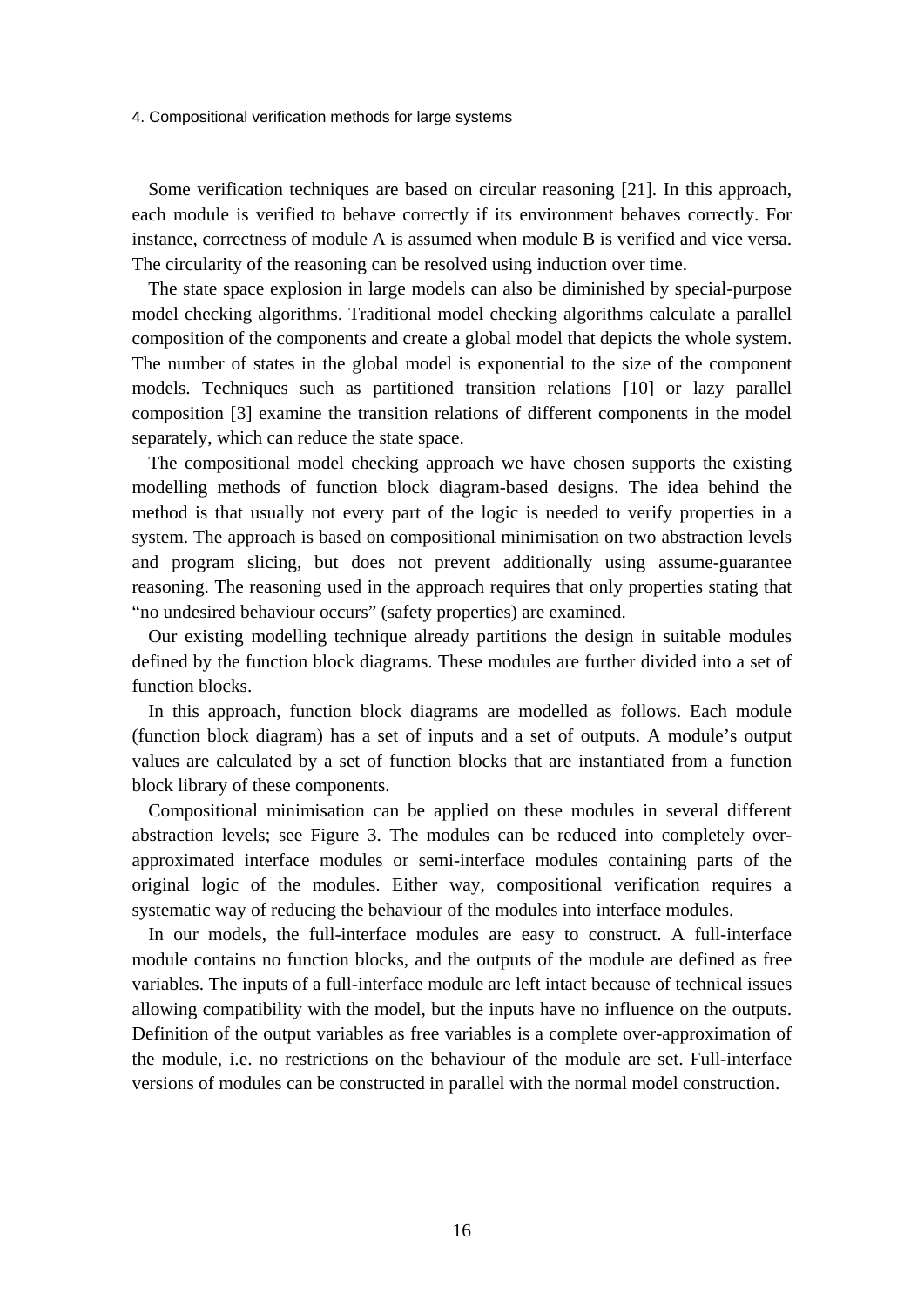

Figure 3. Abstraction of function block diagrams on different levels. A red box indicates that the function block is a non-abstracted version. A white box indicates that an interface function block is used instead. The image on the left represents a non-abstracted module (function block diagram). The image on the right is a full-interface module without inner functionality. The middle image represents a semi-interface module, in which some function blocks are left intact, and some are over-approximated by interface function blocks.

Semi-interface modules are partially over-approximated modules, in which some function blocks are non-abstracted, and some are approximated by "interface function blocks". Interface function blocks are dummy function blocks, the outputs of which are defined as free variables. Some interface function blocks cannot be completely overapproximated in this way, because the ranges of the output signals of these blocks might not be known. These function blocks are abstracted on a case-by-case basis. For easy utilisation, an interface function block library can be created.

The semi-interface module is created as follows. The parameters of the abstraction are a set of module outputs and the depth *n* of the abstraction. According to these values, a program slicing method is used to choose the function blocks that can be reached by *n* steps from the defined outputs and may have influence on the given outputs. This set of function blocks remains non-abstracted. All other function blocks are transformed into interface function blocks. Semi-interface modules can be created on-the-fly using a small computer script when needed.

The combination of modularity and the possibility to use interface modules enables effortless selection of the model configuration, i.e. which modules are non-abstracted and which modules are interface/semi-interface modules. In our previous modelling techniques, abstracting away from some functionality of a large system requires manual effort. This work is reduced to selecting an abstraction level for each module. The model can then be generated using a simple computer script.

Different model configurations are shown in Figure 4, Figure 5 and Figure 6. The model in these figures consists of five modules. Each of these modules has a set of function blocks. The function blocks are depicted as boxes, where red boxes stand for nonabstracted function blocks and white boxes stand for interface function blocks. Figure 4 illustrates a model configuration in which the modules are non-abstracted. Figure 5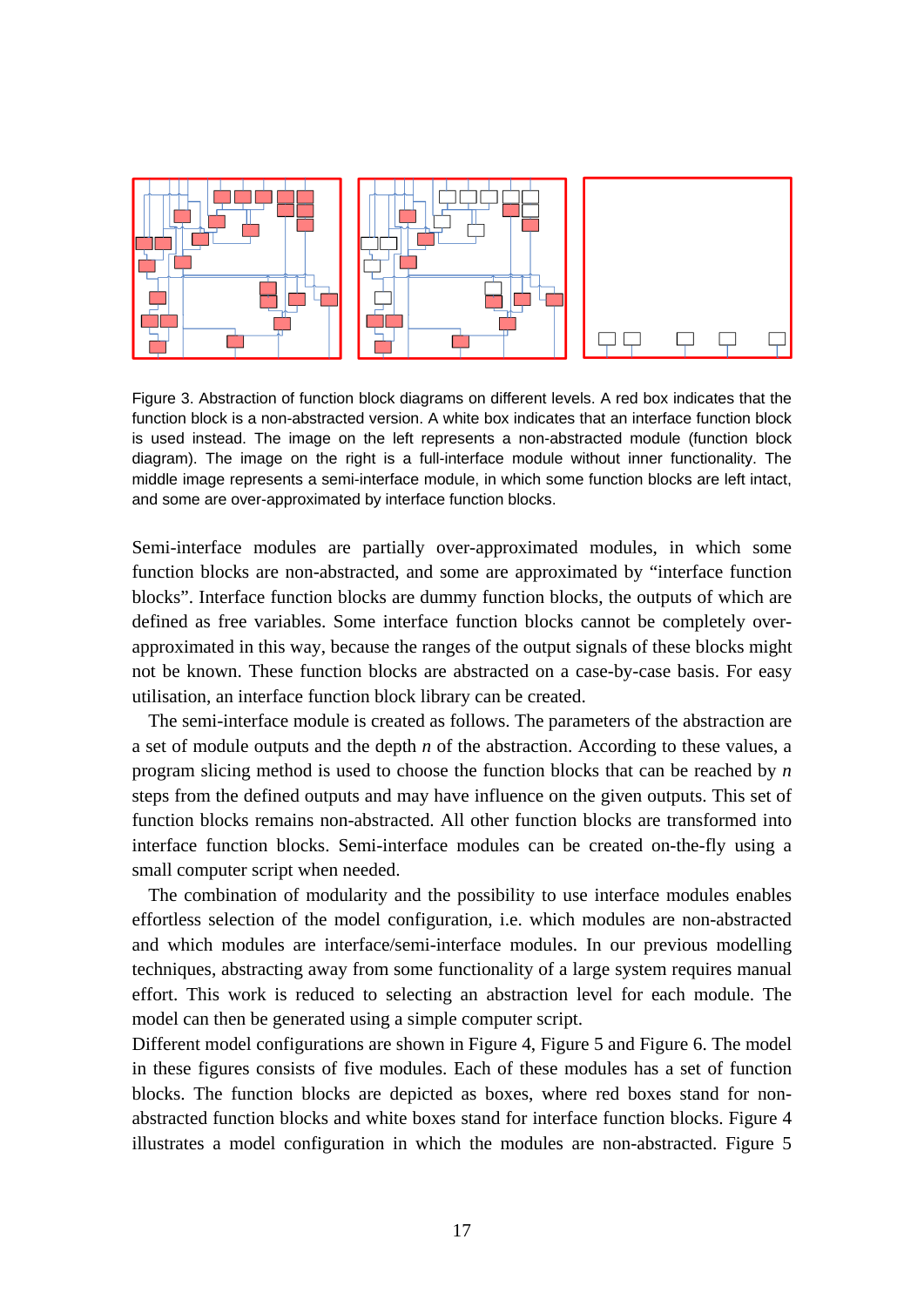4. Compositional verification methods for large systems

illustrates a model configuration in which one module is non-abstracted, and four modules are full-interface modules. Figure 6 represents a configuration of one nonabstracted module, one semi-interface module and three full-interface modules.



Figure 4. A model configuration, in which all the modules are non-abstracted.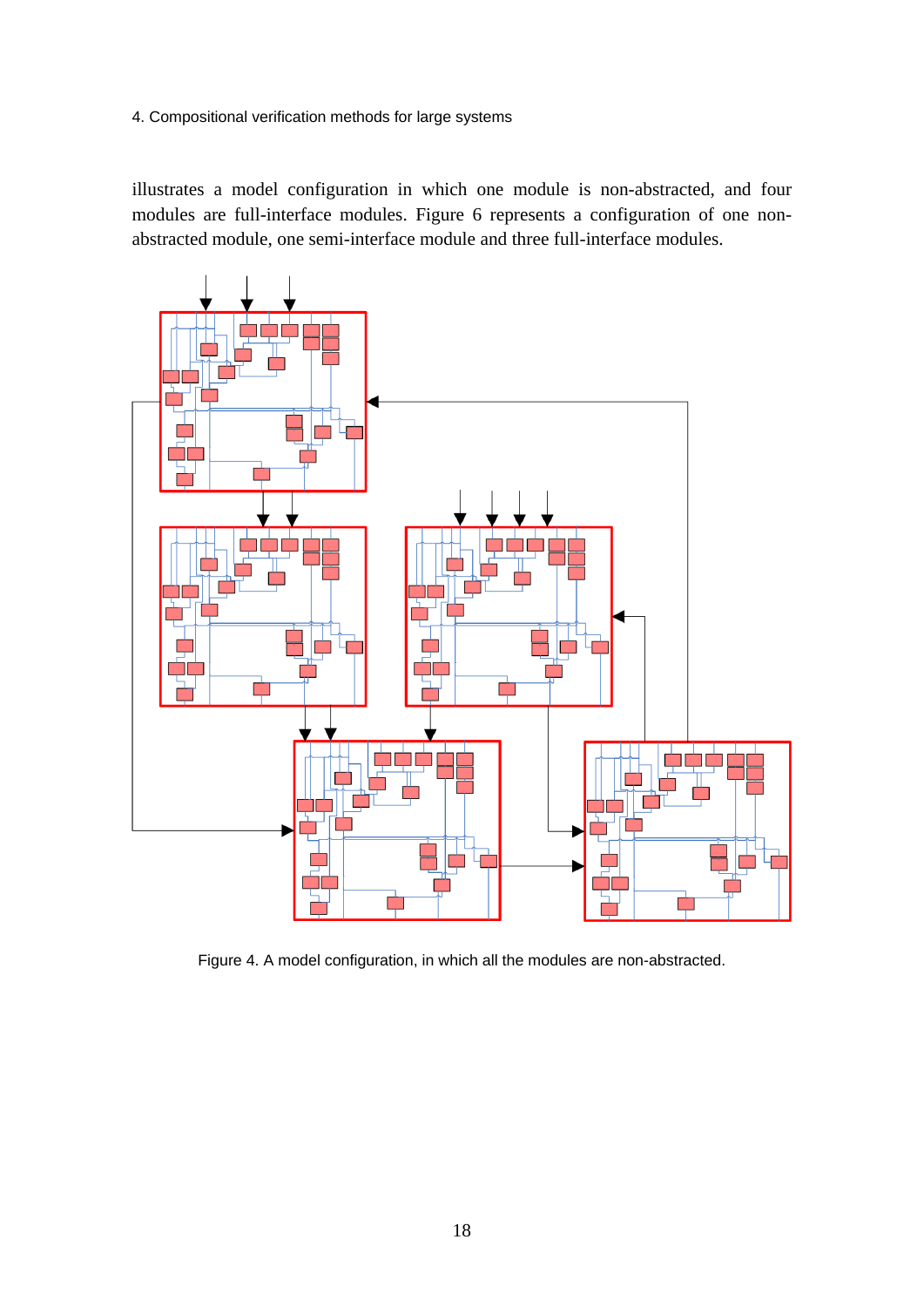

Figure 5. A model configuration, in which one module is non-abstracted, and four modules are full-interface modules.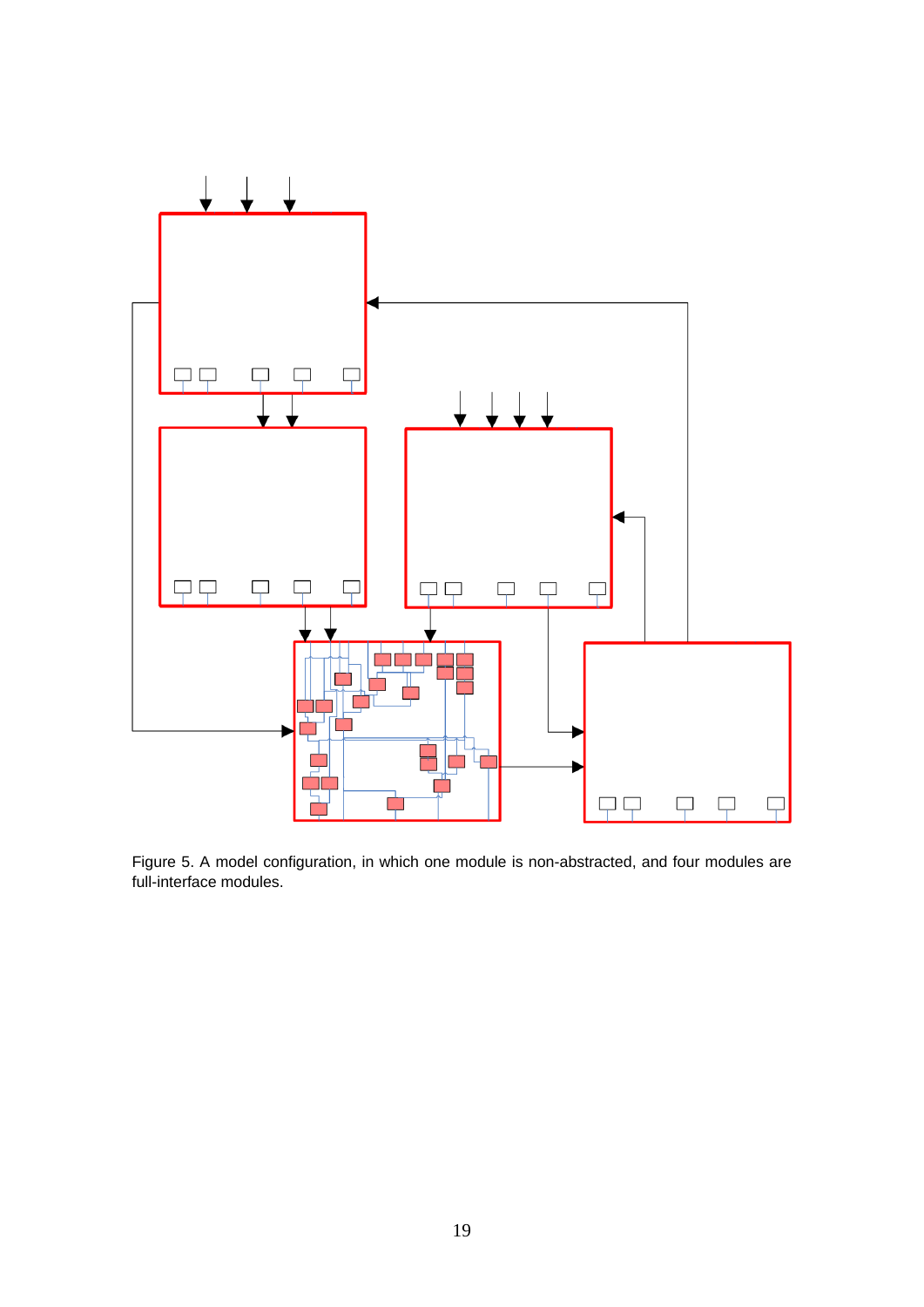4. Compositional verification methods for large systems



Figure 6. A model configuration of one non-abstracted module, one semi-interface module and three full-interface modules.

As the configurations can be easily compiled, the remaining questions are: 1) How are the abstract configurations used to deduce whether a property is true in the accurate non-approximated model? 2) How can the correct configuration of modules be found, that both allows a property to be verified and is computationally manageable?

The first question can be answered when the examined system property is a safety property, i.e. the property states that undesired behaviour never occurs. In case of safety automation systems, the temporal properties that need to be verified are typically safety properties.

If a safety property is true in a model configuration, in which some of the modules are replaced by interface modules, the same property is also true in the accurate non-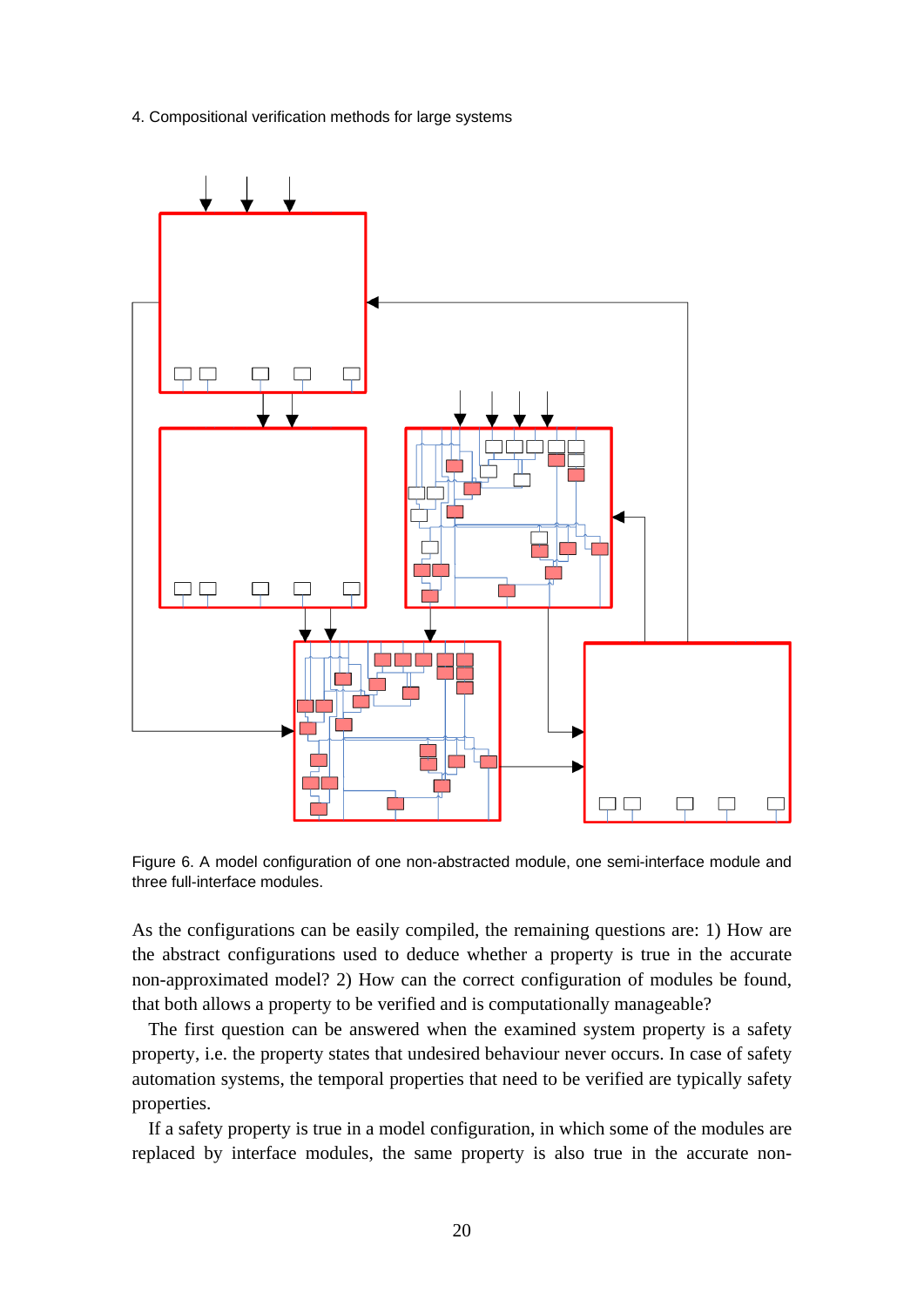abstracted model. Interface modules are over-approximations, i.e. they have more behaviour than the regular non-abstracted modules. If a model configuration that uses these interface modules cannot produce undesired behaviour (violate the checked property), then the accurate model also cannot violate the property.

If a safety property is false in a model configuration containing interface modules, it should be determined whether the violation of the property is feasible in the nonabstracted model, or if the violation is caused by the interface modules. This check can be performed manually, but could also be done automatically using the counter-example given by the model checker.

If the property is violated because of the behaviour of the interface modules, a new configuration of interface modules and non-abstracted modules should be selected for examination.

Regarding the second question, it is our vision that an automatic method for the selection of model configurations (similar to [15]) can be created, and thus the verification of large systems can in many cases be automated based on an iterative algorithm. These subjects are left open for future research.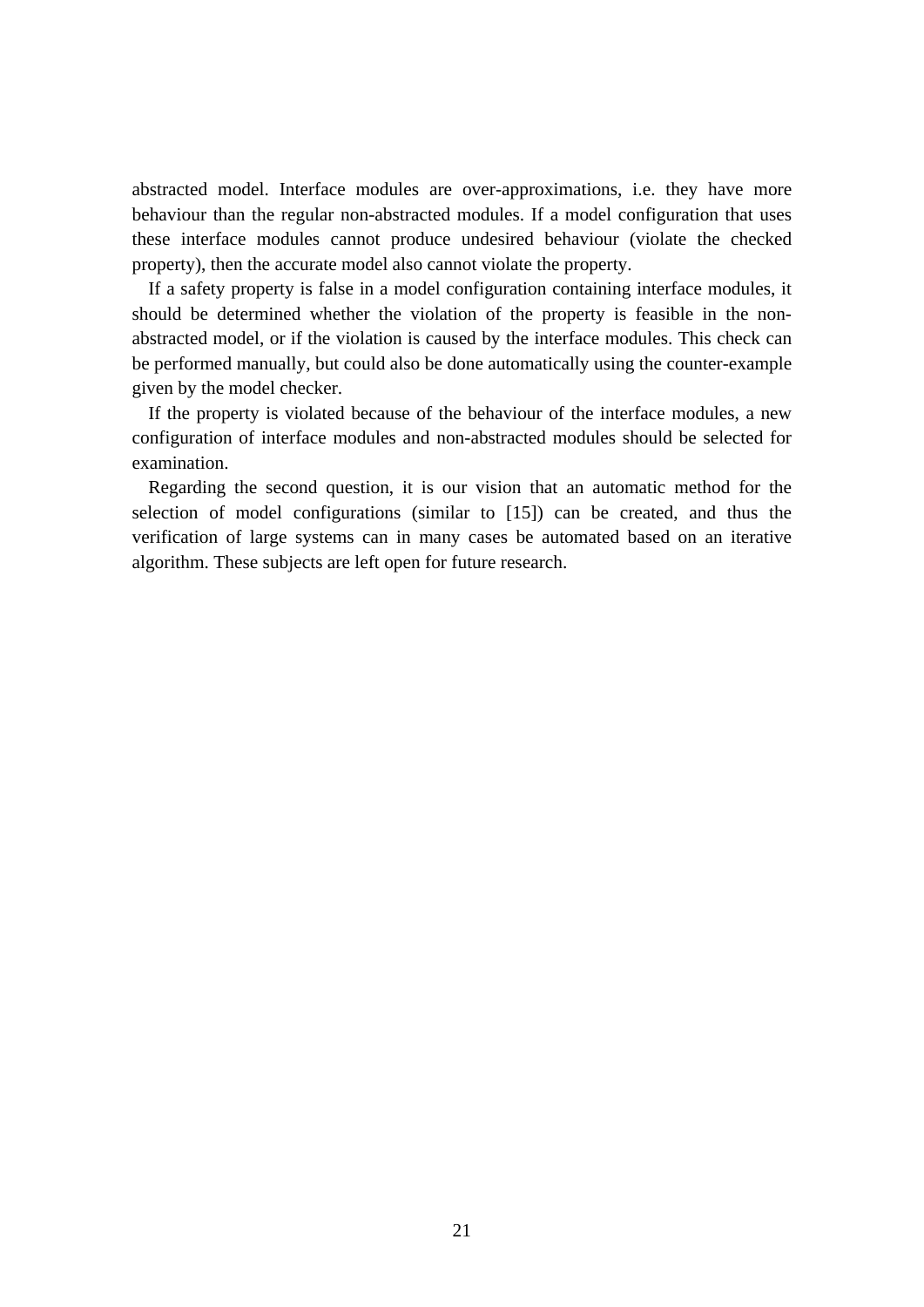# **5. Modelling of the system**

The emergency diesel generator control system was modelled with two model checkers: NuSMV and Uppaal. The tools have different modelling methodology and thus the models are not completely identical. The strengths of the tools were taken into consideration in the modelling process. Our existing function block diagram modelling techniques could be used with NuSMV effectively. Therefore, with NuSMV we tried to focus on how to manage and check properties of large models using compositional verification. With Uppaal the focus was more on the creation of a methodology for the model checking of function block diagrams and laying the foundation for the methodology of asynchronous function block models.

### **5.1 NuSMV modelling**

The objective of NuSMV modelling was to study the compositional verification of large models. Substantial parts of this work are the techniques for interface module construction and a technique for easy selection of model configurations that consist of non-abstracted and interface modules.

The NuSMV model consists of nine modules representing the ten system functions (two functions were merged in the model), a function block library and four modules representing the environment of the system. In addition, interface modules were created for each module (13 modules). It is also possible to create semi-interface modules, in which the output values of some function blocks can change freely. For this purpose an interface function block library was also created. Details of interface and semi-interface modules can be found in Section 4.

The NuSMV model has 2200 lines of code, including tests and comments. This does not include code for interface modules (680 lines) or the interface function block library (230 lines).

The NuSMV model assumes that the whole system is one synchronous unit, in which a signal travels through all modules during one clock cycle. The assumption is, however, false because the modules are typically implemented on separate decentralised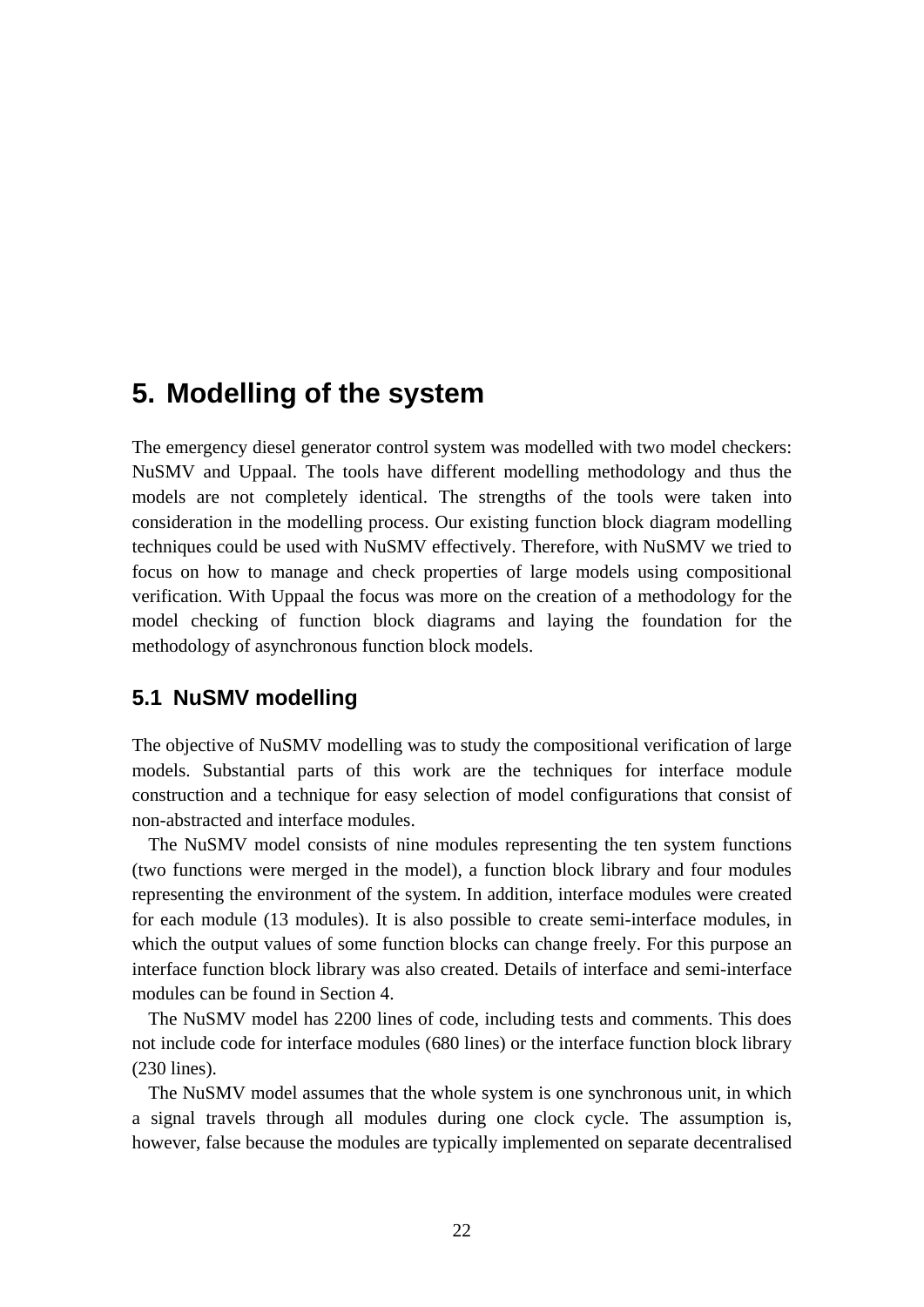processors. Using this assumption, the model checking is simpler, but some faults may remain undetected. In NuSMV, it is also assumed that all modules use the same clock, i.e. clock drift or similar phenomena are not taken into account. The clock cycle used in the NuSMV can be changed. The clock cycle values used in this case study were 0.1 s and 1.0 s.

#### **5.1.1 The environment model**

The environment model includes the expected diesel functionality as it is turned on, the relevant busbar and three circuit breakers. The busbar is modelled as a separate module and it is powered if a breaker connected to an operational power supply is closed.

The three breakers are modelled as separate modules. A breaker can be open or closed based on its inputs. The priority logic of the signals controlling the breakers is also modelled.

The diesel generator model contains the functionality of the generator as it is turned on. The model includes the control inputs of the generator, the time dependent behaviour from start-up to full power operation and the outputs of the generator, such as the speed of the diesel generator and information of produced voltage level.

### **5.2 Uppaal modelling**

A modular model checking approach was developed for modelling function block diagrams with Uppaal. In addition to modularity, one objective of the Uppaal modelling was to study asynchronous features of the system and how Uppaal is suited to investigating asynchronous systems.

The Uppaal models are different from NuSMV models: there is no clock cycle, but the system changes state whenever some of the inputs changes or some timeout happens. Two versions of the model were created in Uppaal. One version is synchronous as in NuSMV and the other is completely asynchronous, taking into account all possible signal propagation orders.

Corresponding to the function block libraries used in the NuSMV modelling, component libraries for both modelling approaches (synchronous and asynchronous) were created. In the component library there is one parameterisable automaton template for each function block. The models are created by instantiating the templates. The automata communicate with each other through synchronisation channels and with shared variables. Shared variables are used to keep track of the current value of each signal.

The component libraries make modelling new function block diagrams easier. The models can also be created in some other ways, by combining several function blocks into one automaton, for example. With those techniques a somewhat smaller state space can be obtained, but the modelling is more difficult and time-consuming because the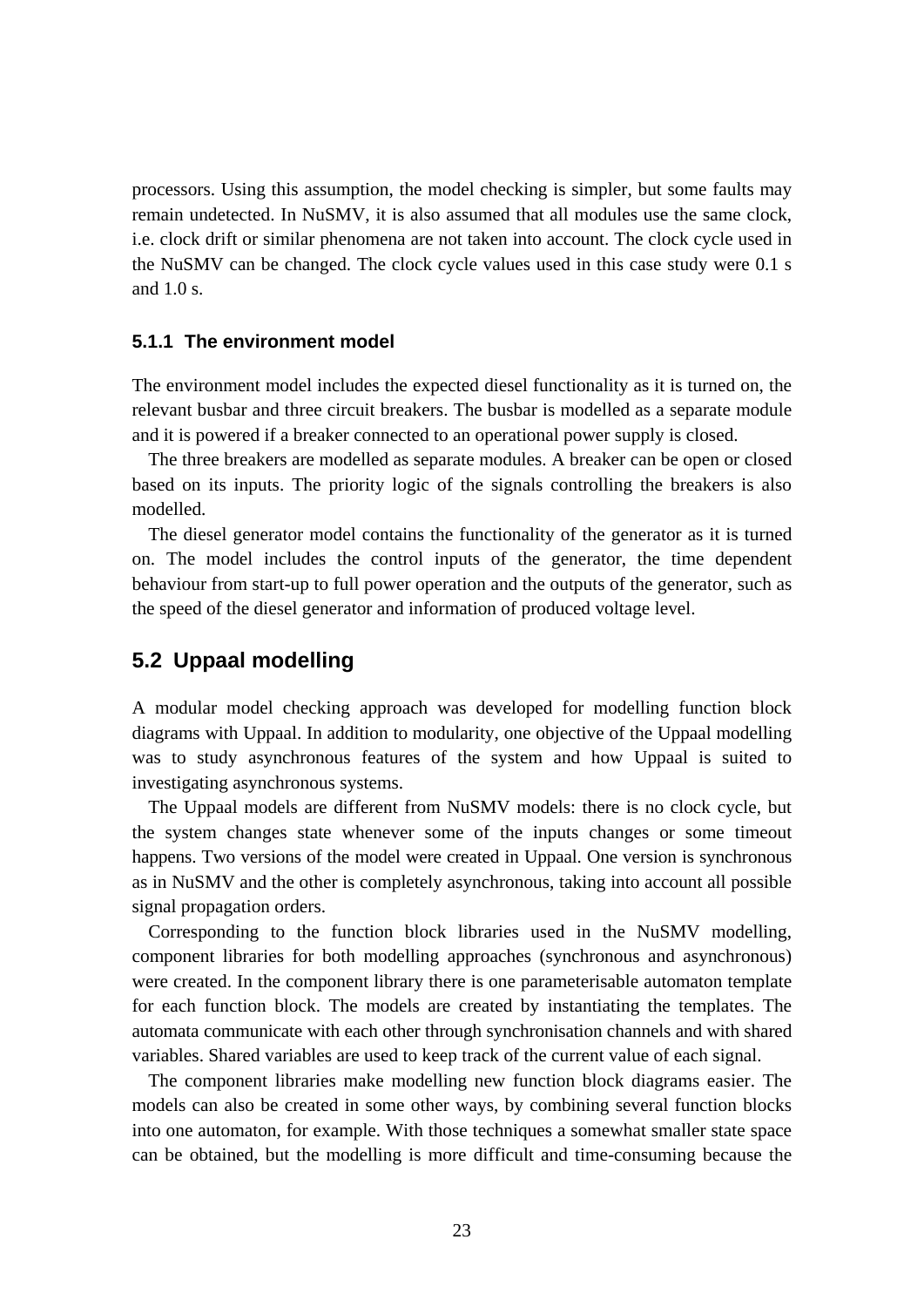#### 5. Modelling of the system

automata cannot be reused. Modular models are also easier to read and understand. In addition, making modifications to a modular model is easy if a new revision of the system needs to be modelled.



Figure 7. Signal propagation by synchronisation in asynchronous and synchronous Uppaal models.

#### **5.2.1 Asynchronous model**

The asynchronous model takes into account all the different signal propagation sequences. This makes it possible to find bugs related to distributed systems. In the case of asynchronous models the model checker investigates all the possible interleavings of the signals.

In asynchronous models there is one synchronisation channel for each signal in the logic diagram. The signals are relayed between the function blocks one block at a time. When some signal changes, synchronisation is sent to all the blocks receiving the signal as input. When synchronisation about a signal change is received, globally shared signal values are used as guards to determine which transitions are enabled. The receiving blocks then send new synchronisations if their outputs change. In this way the signal changes propagate through the whole logic diagram.

The asynchronous model does not make any assumptions concerning the order in which the function blocks are updated and thus asynchronous modelling allows all possible orders of events to be examined. As a result, the asynchronous model may even contain behaviour that the original system cannot reproduce.

In the left side image of Figure 7 is an example of asynchronous signal passing. In the top row are five automata generating input signals. The other squares depict automata modelling function blocks. The arrows are synchronisations sent from one automaton to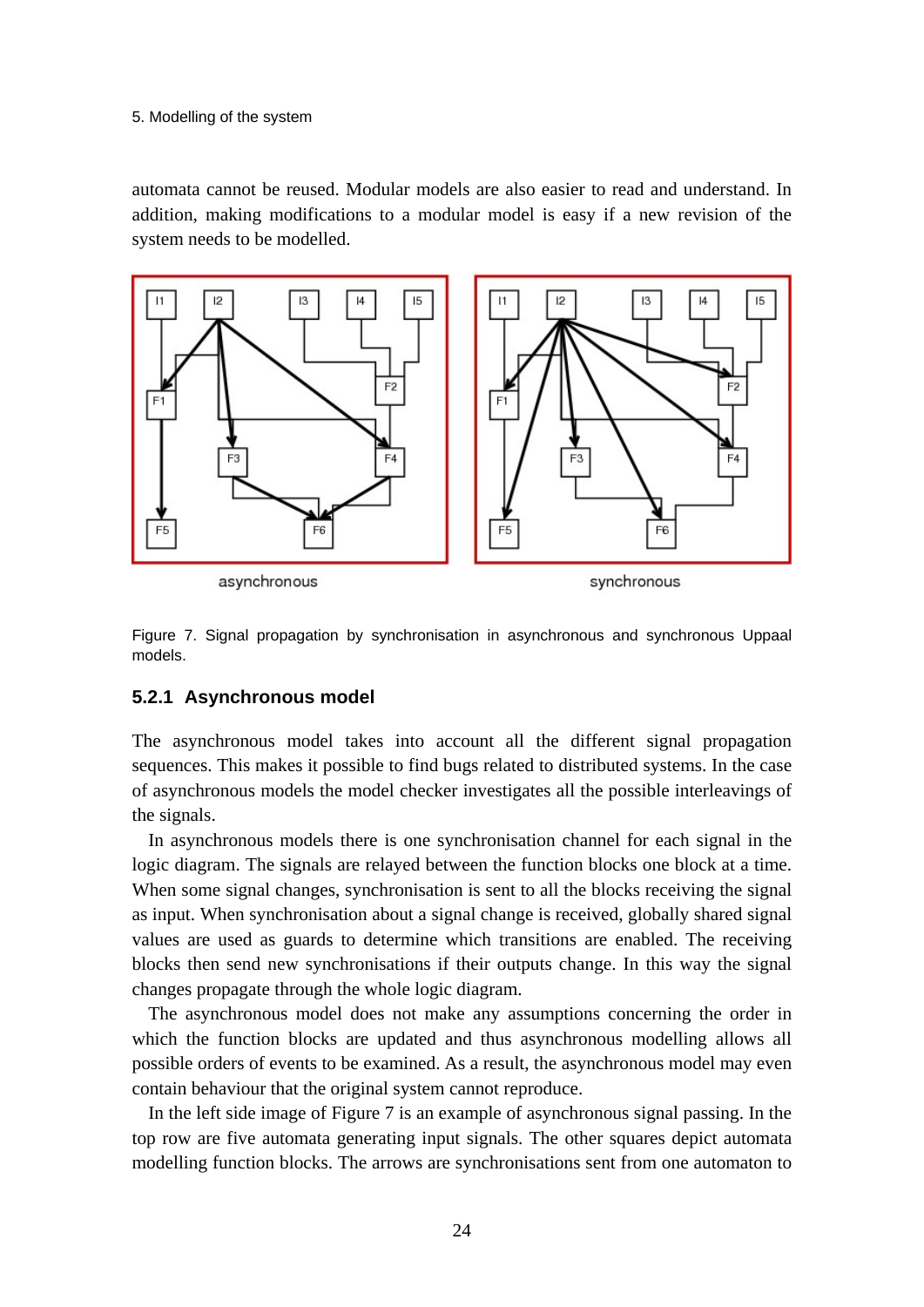one or more receiver automata. In the figure, input I2 changes its state and synchronisation is sent to function blocks F1, F3 and F4. If I2's change causes the outputs of some of those function blocks to change, they send new synchronisation to the following function blocks. The order of evaluation of the function blocks F3 and F4 is not specified but they can be evaluated in any order. In this way the model checker investigates both orders of arrival of the two input signals of F6.

#### **5.2.2 Synchronous model**

The behaviour of the synchronous model is more like that of the NuSMV model. All the function blocks are updated simultaneously as a signal change occurs. In synchronous models there is only one synchronisation channel, which is used to globally announce signal changes. For example, if some input changes, all the automata modelling the function blocks change their state in one global state transition.

On the right side image of Figure 7 a synchronisation of the change of input I2 is sent to all the automata modelling the function blocks. The signals are propagated in a predetermined order and, for example, function block F6 calculates its output after both F3 and F4 have been updated.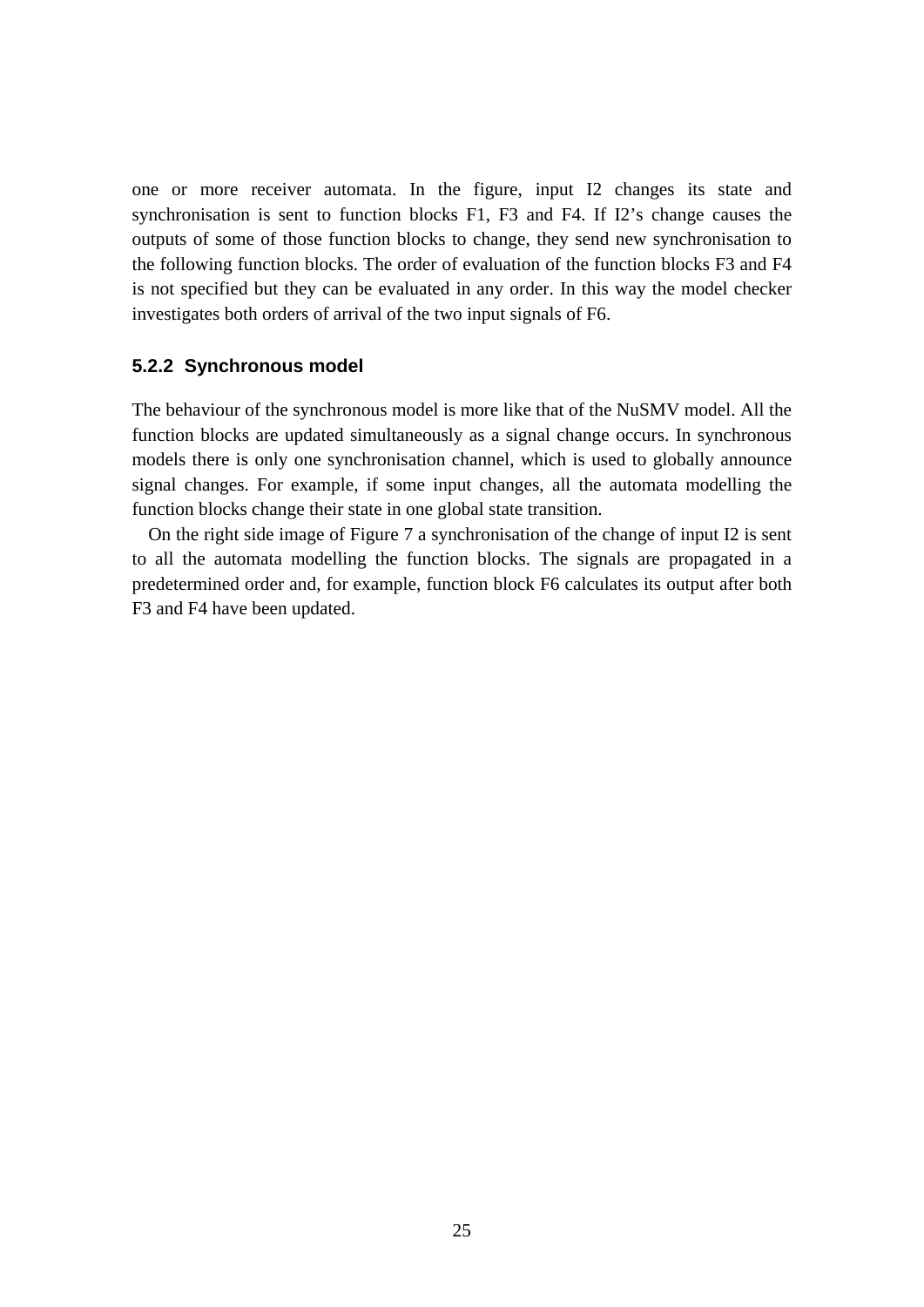# **6. Results and findings**

This section presents the results of model checking: a comparison of the two model checking methods and descriptions of some of the unwanted system behaviour that was found using model checking. The compositional verification techniques described in Section 4 were not used during the comparison of the methods, but for analysis of the system to find the NuSMV counter-examples (Section 6.3).

### **6.1 Utilisation of compositional model checking methods**

The non-abstracted NuSMV model has such a large state space that properties cannot be checked on the non-abstracted model using a practical amount of time or memory. The examined properties in this case study were verified using the compositional model checking technique described in Section 4, which reduces the state space and the required resources. In Uppaal, similar restricted models were constructed manually so that the model checking was feasible.

Based on the experiences of using the compositional technique in this case study, only one or two modules are usually needed for the verification of a single property. Some properties, however, require the inclusion of several modules. The selection of these relevant modules is not always straightforward, and heuristics for module selection are still needed. When several modules are required for verification, semi-interface modules can be used to further avoid state space explosion.

### **6.2 Comparison of model checking performance**

The performance of the two model checking tools and associated modelling methods was compared. The methodologies of the two tools are quite different. Nonetheless, for the comparison, models for five different module configurations were constructed in a way that minimises these differences. For example, the NuSMV models were manually edited to replace interface modules with a set of free global variables, which better corresponds to Uppaal models. The checked property (no deadlocks) was also chosen so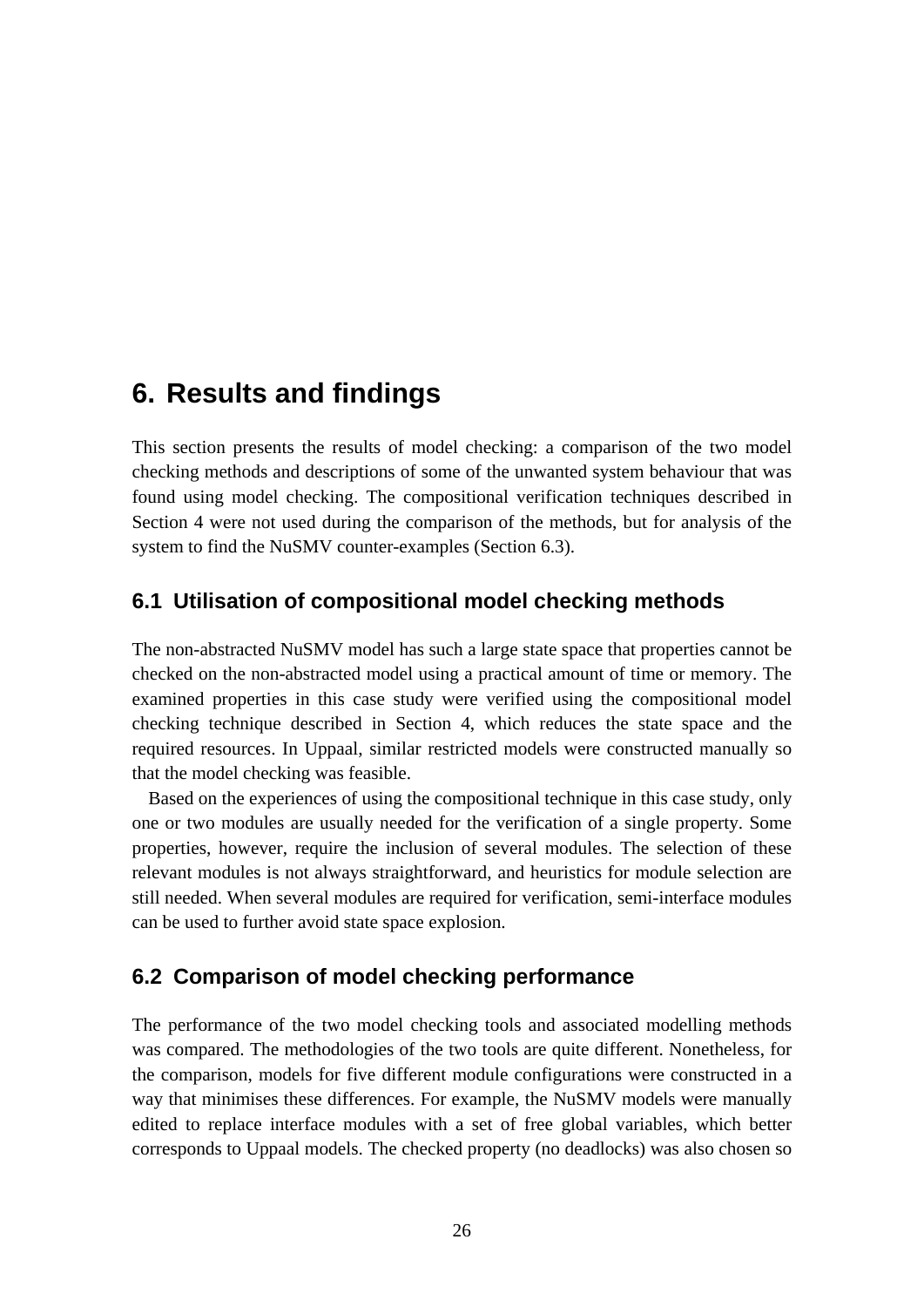that tool differences had little effect. The deadlock property is such that the whole state space is considered in both tools.

The model configurations used in the comparison consisted of only one or two modules. In other words, the compared models cover only a small part of the diesel generator control system's functions.

A timeout limit of one hour was used in the comparison. The memory usage was limited to 4 GB by the PC used in the comparison. The model checking runs were performed on a PC with Intel Core 2 Quad Q9550 processor and 8 GB of RAM. The operating system used was Ubuntu 9.10. For model checking, NuSMV version 2.5.0 and Uppaal version 4.0.11 were used.

Table 1 illustrates NuSMV performance for each module configuration. Using the 1 s clock cycle, all configurations could be checked well within the limits of time and memory. Two of the configurations using 0.1 s clock cycles could also be checked, while three 0.1 s clock cycle configurations could not be checked within one hour.

|              | 0,1 s           |            | 1 s             |          |
|--------------|-----------------|------------|-----------------|----------|
| <b>Model</b> | Time            | Mem (MB)   | Time            | Mem (MB) |
| Module 1     | >1 h            | $\geq 190$ | 3 min           | 69       |
| Module 2     | 41 s            | 41         | 17 <sub>s</sub> | 20       |
| Module 3     | >1 h            | $\geq 20$  | 2 min           | 46       |
| Modules 3, 4 | >1 h            | $\geq 24$  | 17 min          | 68       |
| Module 4     | 10 <sub>s</sub> | 16         | 4 s             | 10       |

| Table 1. NuSMV results of comparison using 0.1 s and 1.0 s clock cycles. |  |  |  |  |  |
|--------------------------------------------------------------------------|--|--|--|--|--|
|--------------------------------------------------------------------------|--|--|--|--|--|

Table 2 illustrates Uppaal performance for both (asynchronous and synchronous) modelling methods. One asynchronous module configuration was checked within resource limits. Other asynchronous configurations and all synchronous configurations were either timed out or consumed too much memory.

Table 2. Uppaal (including fault bits) results of comparison for the synchronous and the asynchronous models.

|              | <b>Async</b> |             | <b>Sync</b> |            |
|--------------|--------------|-------------|-------------|------------|
| <b>Model</b> | Time         | Mem (MB)    | <b>Time</b> | Mem (MB)   |
| Module 1     | >1 h         | $\geq 1100$ |             | $> 4$ GB   |
| Module 2     | 24 s         | 28          |             | $> 4$ GB   |
| Module 3     |              | $> 4$ GB    |             | $> 4$ GB   |
| Modules 3, 4 |              | $> 4$ GB    |             | $> 4$ GB   |
| Module 4     |              | $> 4$ GB    | >1 h        | $\geq 140$ |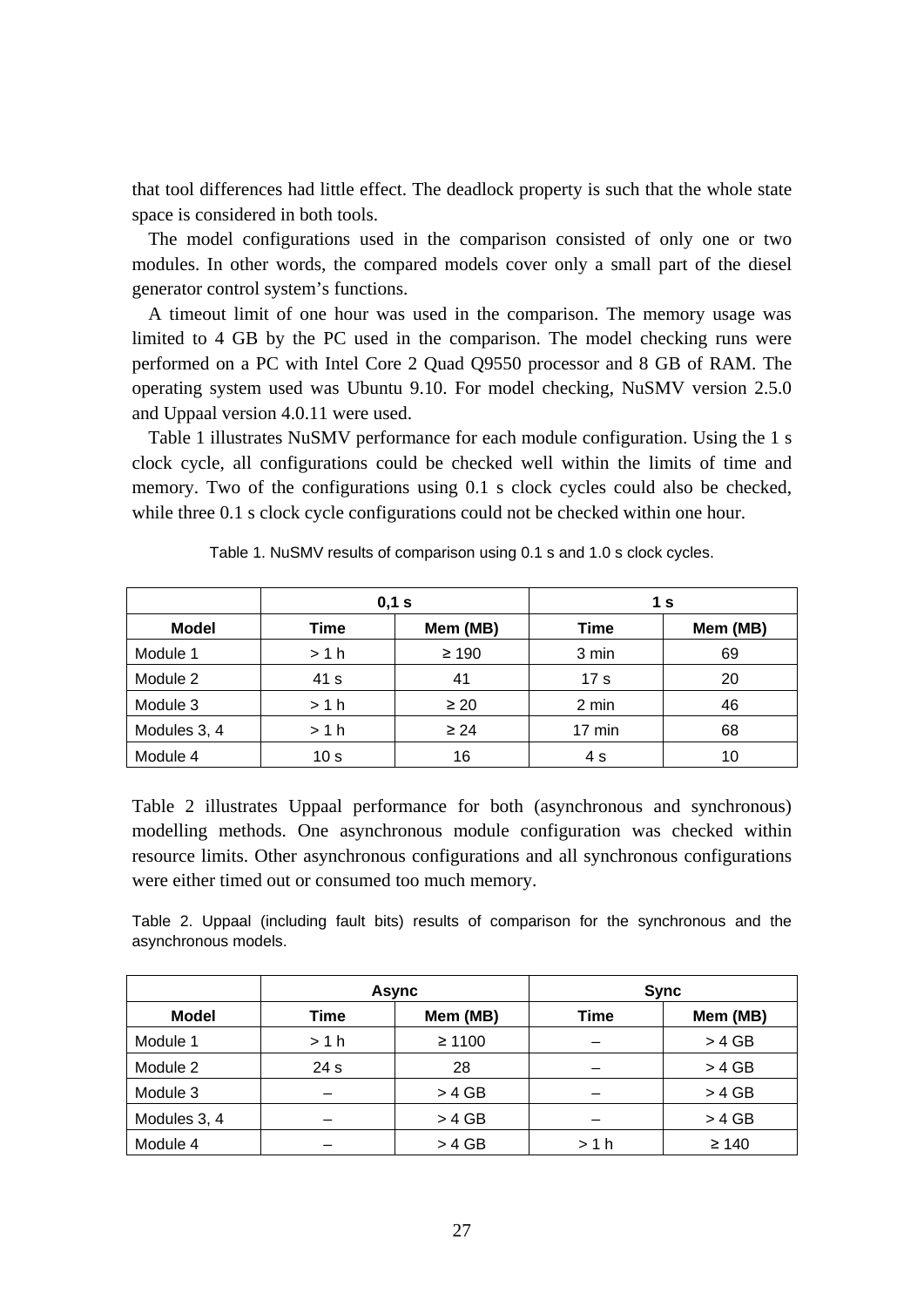Simpler versions of the Uppaal models were created in order to obtain more useful results. Unlike in the NuSMV models, the fault signals that are carried with every signal were not included in these Uppaal models. Table 3 illustrates these results. Two of the asynchronous configurations and two of the synchronous configurations could be checked, while other configurations exceeded the limits set for time and memory.

Table 3. Uppaal (without fault bits) results of comparison for the synchronous and the asynchronous models.

|              | <b>Async</b>    |             | <b>Sync</b>     |             |
|--------------|-----------------|-------------|-----------------|-------------|
| <b>Model</b> | Time            | Mem (MB)    | Time            | Mem (MB)    |
| Module 1     | > 1 h           | $\geq 270$  |                 | $> 4$ GB    |
| Module 2     | $< 1$ s         |             | 3s              | 5           |
| Module 3     | >1 h            | $\geq 920$  | >1 h            | $\geq 400$  |
| Modules 3, 4 | >1 h            | $\geq 2600$ | >1 h            | $\geq 2500$ |
| Module 4     | 24 <sub>s</sub> | 65          | 20 <sub>s</sub> | 5           |

### **6.3 Findings**

Model checking of the system properties resulted in several counter-examples that were analysed. Analysis of these counter-examples led to the discovery of a few system requirements that were violated. Many of these violations could be explained by the generality of the design documentation, i.e. the level of detail used in the design documentation did not fully include signal status handling. Other findings were related to the timing issues of the logic. The reasons behind these remaining findings can be divided into three categories: 1) two signals changing values at the same clock cycle causes unplanned operation, 2) two consecutive operational sequences interfere with each other and 3) asynchronous operation between modules results in a property violation. The findings related to asynchronous operation could only be detected using Uppaal. Other findings can be found using NuSMV. In what follows, two finding types are examined in more detail.

### **6.3.1 Findings related to overlapping of sequences**

In two cases a design fault was found, in which a control sequence of the diesel is disrupted and restarted in a rapid manner. This results in unwanted behaviour since the first sequence has not ended properly before the second sequence starts.

Part of the logic causing an overlapping sequence is illustrated in Figure 8. The logic consists of a set-reset flip-flop, two TON timer blocks (8 s, 30 s), a time pulse function block (10 s), AND-block and an OR-block. The logic intends to carry out a starting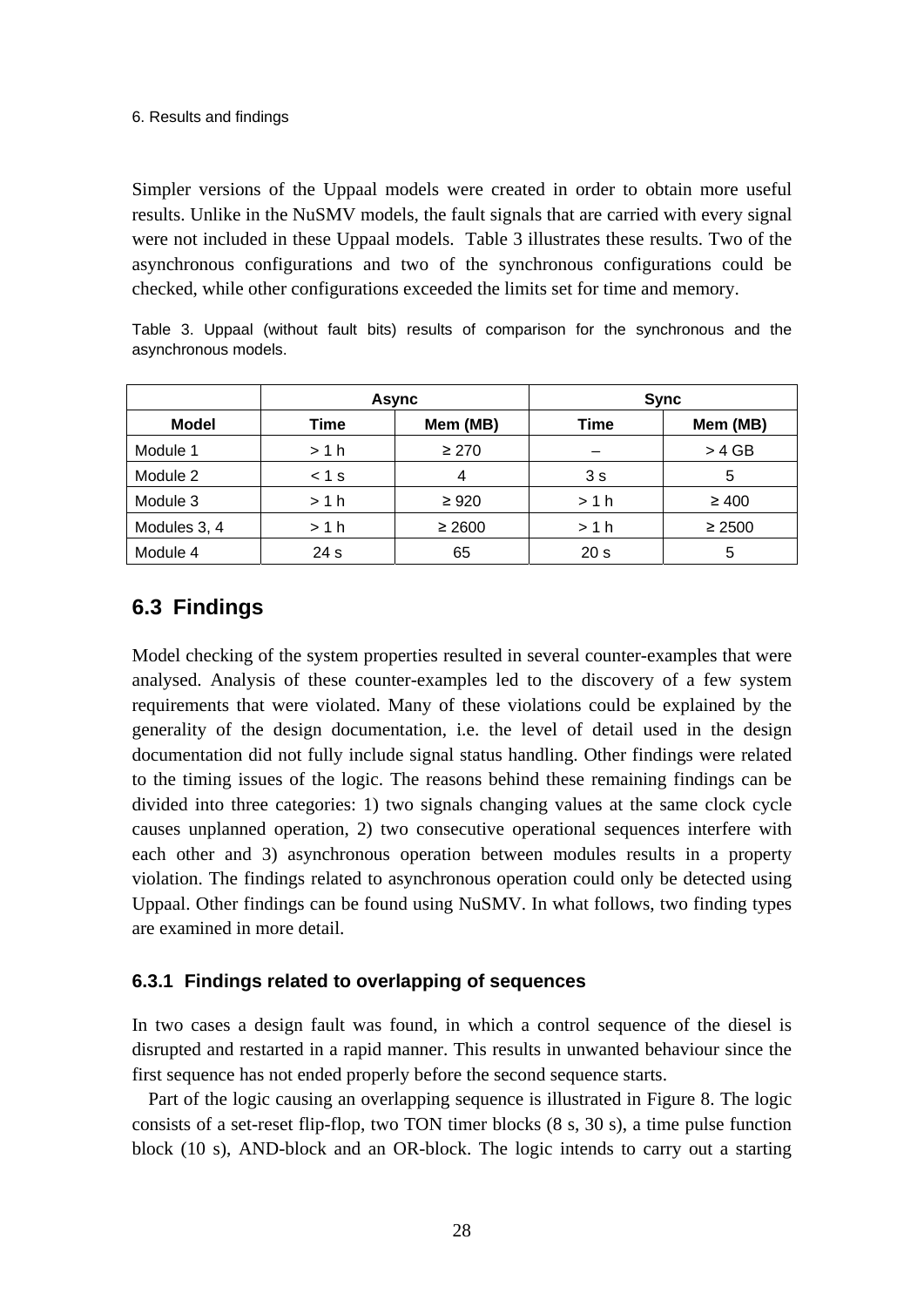sequence of alternating signals given to a device. The sequence is specified so that first the ON-signal is given for 8 seconds, and then the OFF-signal is given for 10 seconds. After the OFF-signal, the ON-signal is given again for 12 seconds.

The intended sequence may be interrupted by the Reset signal but the interrupt should occur in a safe way. In particular, it is expected that the ON-signal is not given continuously for long periods of time, since this might be harmful to the device. When this property of the system was examined by model checking, a counter-example was found that shows how the ON-signal can be continuously set up to a maximum of 22 seconds. This unwanted behaviour occurs when the starting sequence is reset and quickly restarted just after 8 seconds after the first Start signal. This way the time pulse block is not reset, which interferes with the newly restarted system behaviour. In particular, the time pulse will not be re-initiated because the time pulse function block does not detect the rising edge from the 8 s TON-block.



Figure 8. Part of the logic related to overlapping sequences.

#### **6.3.2 Findings related to the asynchronous behaviour of the system**

The asynchronous Uppaal models revealed some unwanted behaviour related to the distribution of the systems. As mentioned in Section 3.1, the different logic diagrams are executed in different computers and the computers communicate with each other through a data bus. If there are any communication delays, the signals might not propagate from one logic diagram to another within one clock cycle. On the other hand, if the processors use their own clocks without synchronisation, clock skew can cause the execution cycles to overlap in such a way that signals do not propagate from one diagram to another within one clock cycle. This may cause some unexpected behaviour. With the asynchronous Uppaal models some properties were found to be violated in case of signals not propagating within one clock cycle.

For example, take a property that a valve may not be controlled to open and close simultaneously. The valve is controlled to open in one logic diagram and when the output signal to open the valve is set, a signal preventing the closing of the valve is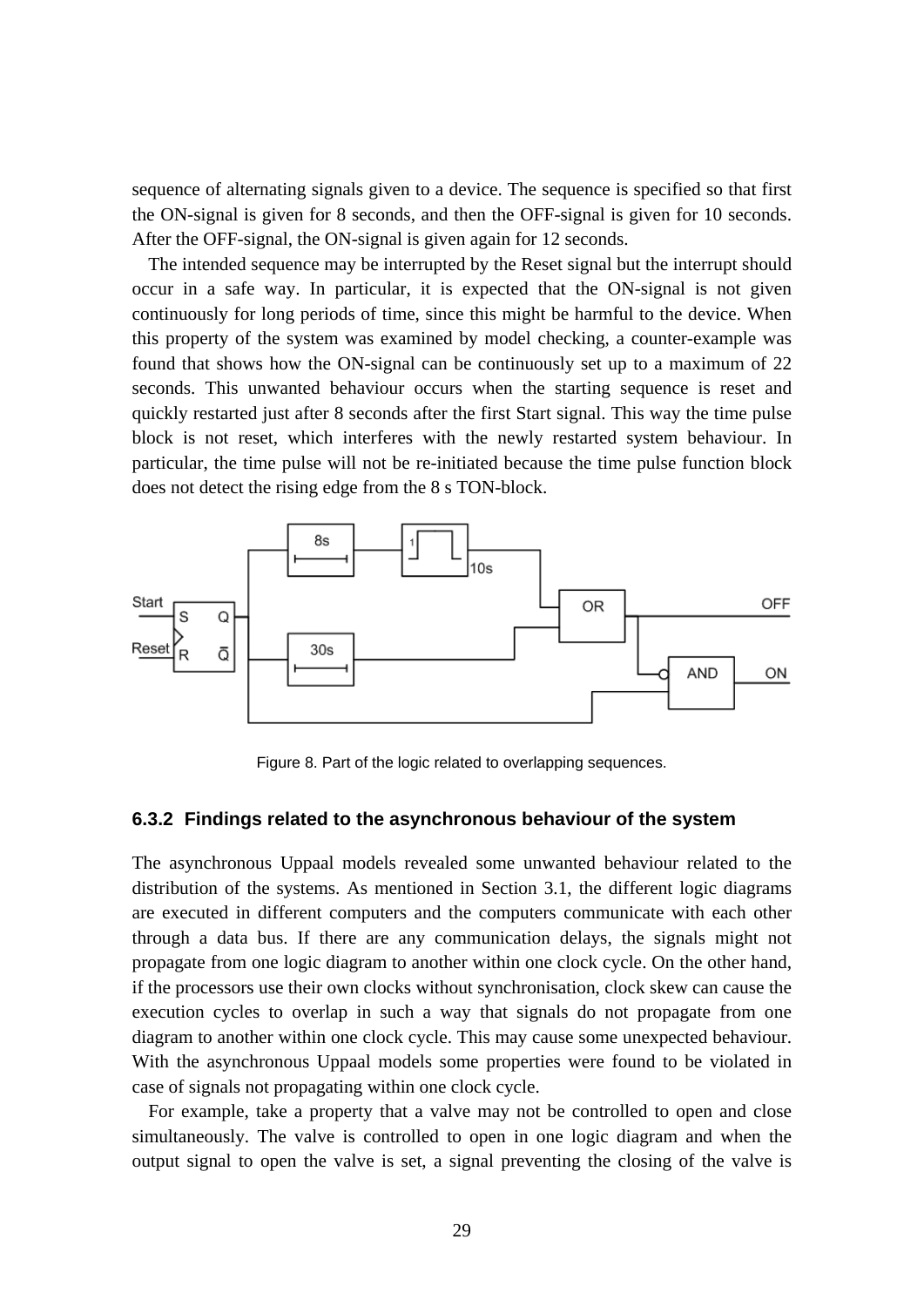#### 6. Results and findings

relayed to another diagram running in another processor. Because of signal delays, the signal does not relay to the other diagram within the same clock cycle and the outputs are set simultaneously.

With the asynchronous Uppaal models, undesired functionality relating to distributed operation was found in four of the checked properties. In all of these cases a signal is relayed to another logic diagram. The functionality can be prevented by not running those logics in separate processors but this is not always feasible. In that case the logic needs to be designed so that all asynchronous operations are taken into account.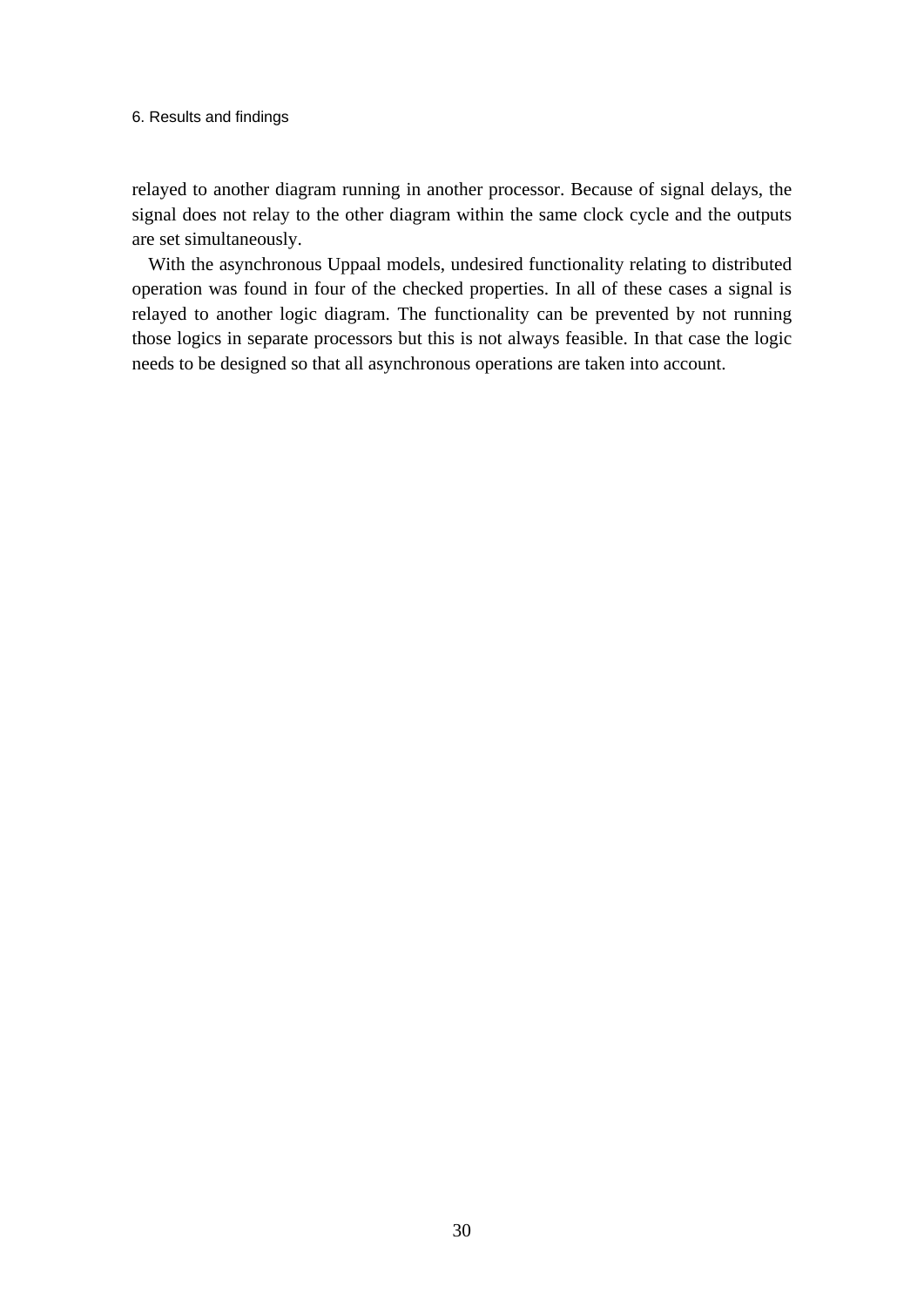# **7. Conclusions**

An emergency diesel control system was analysed using two model checkers: NuSMV and Uppaal. The work done with NuSMV tool focused on the development of a compositional model checking method for large modular systems, while Uppaal was used to study the systems in more detail, i.e. modelling also the asynchronous communication between components.

A method of compositional model checking was adopted and successfully utilised in a real industrial case. The method allows the model checking of large systems that otherwise could not be examined as quickly and smoothly. The method is based on compositional minimisation, in which modules can be easily replaced by abstracted interface modules.

The compositional verification technique used here significantly reduces the manual work required. The technique can probably be further automated to ease the analysis of large systems. The objective of the technique is to automatically find a suitable configuration of modules that is computationally feasible but at the same time describes the system to be analysed with enough details to enable verification of selected properties. The responses of the model checking tool could be used for selecting such a configuration but that question is left for future projects.

However, the benefit of the method is dependent on the checked temporal property. Only safety properties can be examined with the current methodology. Also, all properties cannot be checked with the method because some properties are dependent on a large portion of the logic and, thus, verifying the property requires the inclusion of too many modules. The methodology brings real added value to the model checking tool box but it is clear that additional research and development is still required.

Uppaal modelling shows that function block diagrams can be modelled using timed automata. Additionally, an asynchronous modelling method for function block diagrams was created for Uppaal that depicts the system in more detail. This technique makes it possible to find faults that cannot be found using the synchronous NuSMV modelling technique. However, model checking function block diagrams with Uppaal is currently inefficient. More effective real-time based model checking techniques are needed.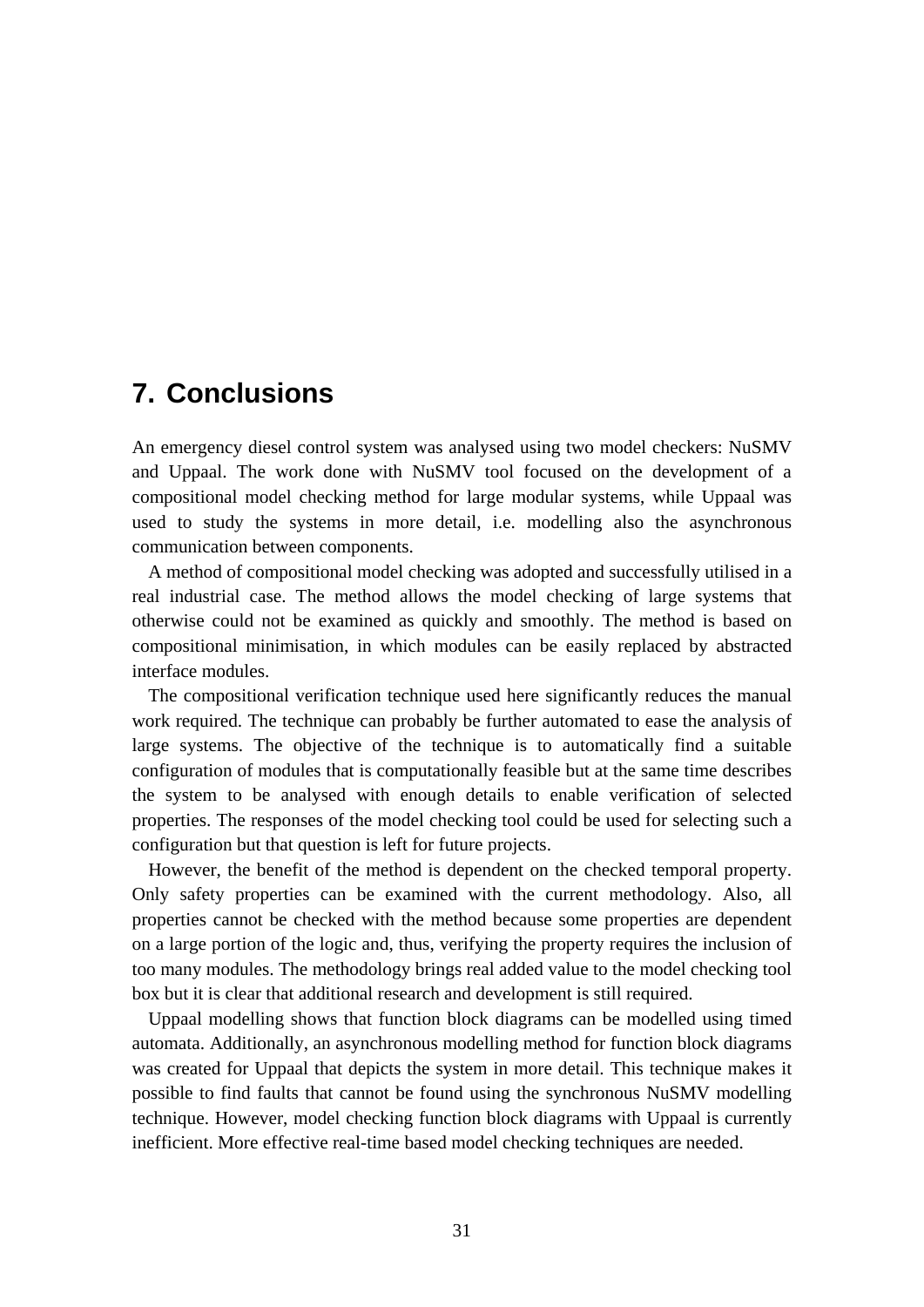7. Conclusions

The current NuSMV modelling technique is based on an assumption of synchronous behaviour between different functions that are implemented on separate computers. Following the technique developed in Uppaal, a similar technique could also be implemented with NuSMV on top of our current methods.

NuSMV and Uppaal have different strengths. It would be quite beneficial if both tools could be used in the compositional verification of a single property. Systematic methodology for this does not yet exist.

Future work includes the development and improvement of compositional model checking methods for large systems and modelling of systems with more precision so that the asynchronous phenomena in particular could be taken into consideration.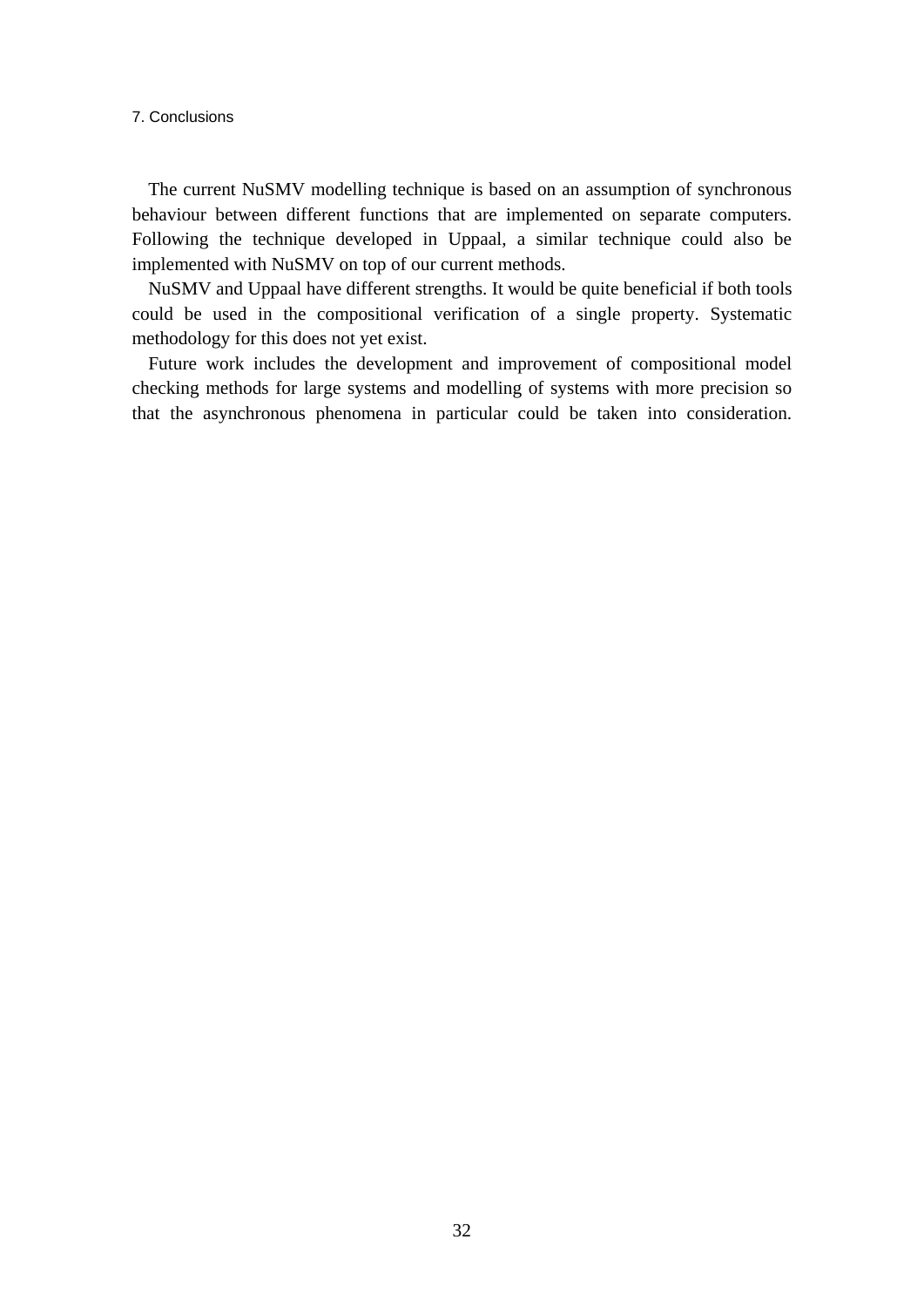# **References**

- 1. Alur, R. & Dill, D. L. "A theory of timed automata". Theoretical Computer Science, 126(2), 1994, pp. 183–235.
- 2. Alur, R., Courcoubetis, C. & Dill, D. "Model-checking for real-time systems". In: Proceedings, Fifth Annual IEEE Symposium on Logic in Computer Science, 1990. Pp. 414–425.
- 3. Berezin, S., Campos, S. V. A. & Clarke, E. M. "Compositional Reasoning in Model Checking". In: Revised Lectures from the International Symposium on Compositionality: The Significant Difference (COMPOS'97). Roever, W. P. de, Langmaack, H. & Pnueli, A. (Eds.). Springer-Verlag, London, UK, 1997. Pp. 81–102.
- 4. Biere, A., Cimatti, A., Clarke E. M. & Zhu, Y. 1999. "Symbolic model checking without BDDs". In: Proc. of the Fifth International Conference on Tools and Algorithms for the Construction and Analysis of Systems (TACAS'99).
- 5. Biere, A., Heljanko, K., Junttila, T., Latvala, T. & Schuppan, V. 2006. "Linear Encodings of Bounded LTL Model Checking". Logical Methods in Computer Science 2(5:5), pp. 1–64.
- 6. Björkman, K., Frits, J., Valkonen, J., Lahtinen, J., Heljanko, K., Niemelä, I. & Hämäläinen, J.J. 2009. Verification of safety logic designs by model checking. In: Proceedings of the Sixth American Nuclear Society International Topical Meeting on Nuclear Plant Instrumentation, Control, and Human-Machine Interface Technologies NPIC&HMIT 2009, Knoxville, Tennessee, April 2009.
- 7. Björkman, K., Frits, J., Valkonen, J., Heljanko, K. & Niemelä, I. 2009. Model-based analysis of a stepwise shutdown logic. VTT Working Papers 115, VTT Technical Research Centre of Finland, Espoo. 36 p. + app. 4 p. [http://www.vtt.fi/inf/pdf/workingpapers/2009/W115.pdf.](http://www.vtt.fi/inf/pdf/workingpapers/2009/W115.pdf)
- 8. Björkman, K., Valkonen, J. & Ranta, J. Verification of Automated Changeover Switching Unit by Model Checking. In: Proceedings of the 7th International Topical Meeting on Nuclear Plant Instrumentation, Control and Human-Machine Interface Technologies (NPIC&HMIT 2010), November 7–11, 2010, Las Vegas, Nevada. Pp. 1719–1728.
- 9. Bryant, R. E. 1986. "Graph-Based Algorithms for Boolean Function Manipulation". IEEE Trans. Computers 35(8), pp. 677–691.
- 10. Burch, J. R., Clarke, E. M. & Long, D. E. "Symbolic Model Checking with Partitioned Transition Relations". North-Holland, 1991, pp. 49–58,
- 11. Cavada, R., Cimatti, A., Jochim, C. A., Keighren, G., Olivetti, E., Pistore, M., Roveri M. & Tchaltsev, A. 2010. "NuSMV 2.5 User Manual". FBK-irst.
- 12. Clarke, E. M. & Emerson, E. A. 1981. "Design and synthesis of synchronization of skeletons using branching time temporal logic". In: Proceedings of the IBM Workshop on Logics of Programs, Vol. 131 of LNCS, Springer. Pp. 52–71.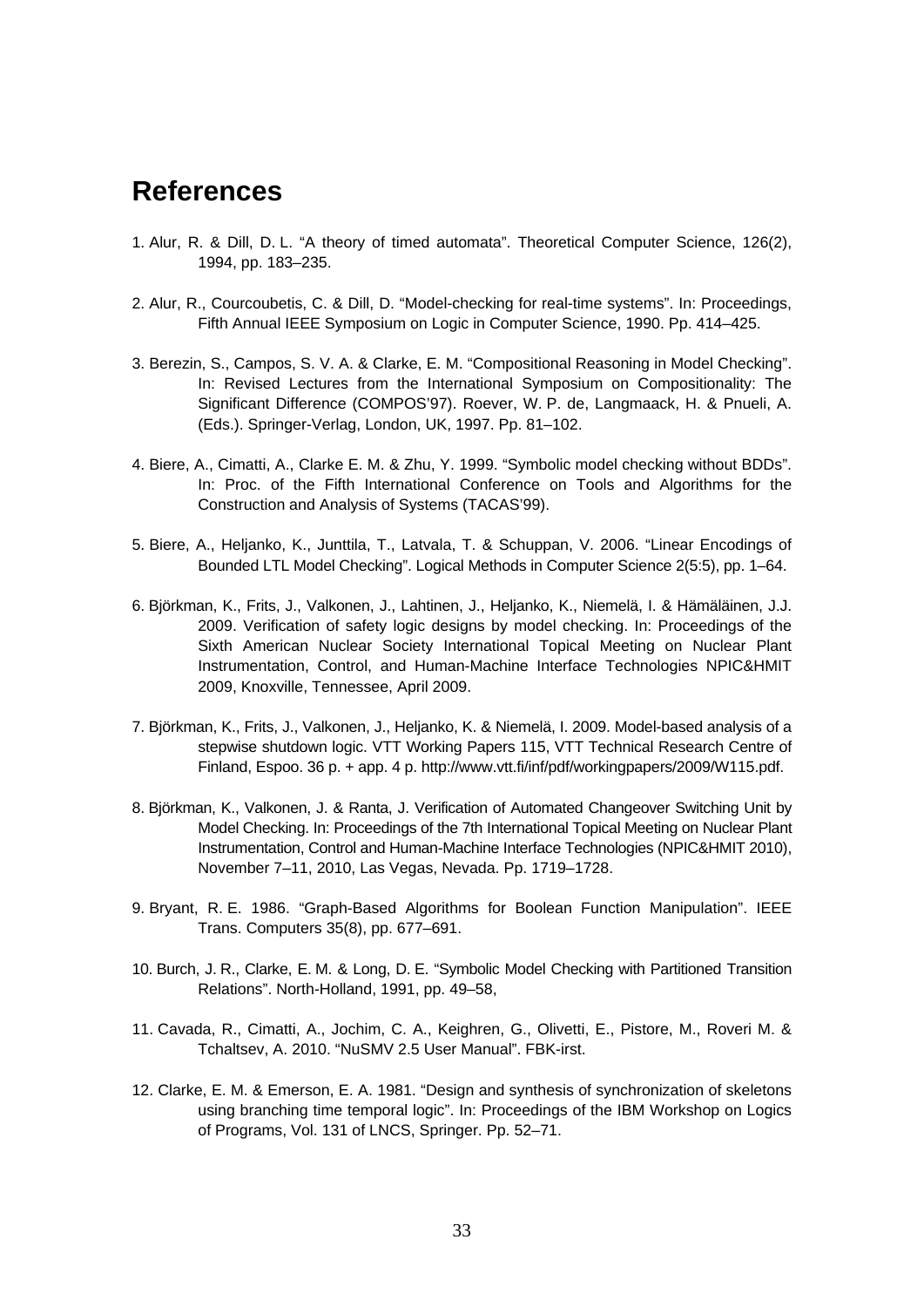- 13. Clarke, E., Long, D. & McMillan, K. "Compositional model checking". In: Proceedings of the Fourth Annual Symposium on Logic in computer science, IEEE Press, Piscataway, NJ, USA, 1989. Pp. 353–362.
- 14. Clarke, E. M., Grumberg, O. & Peled, D. A. 1999. "Model Checking". The MIT Press.
- 15. Clarke, E. M. "SAT-Based Counterexample Guided Abstraction Refinement". In: Proceedings of the 9th International SPIN Workshop on Model Checking of Software. Bosnacki, D. & Leue, S. (Eds.). Springer-Verlag, London, UK, 2002.
- 16. Cobleigh, J. M., Giannakopoulou, D. & Păsăreanu, C. S. "Learning assumptions for compositional verification". In: Proceedings of the 9th international conference on tools and algorithms for the construction and analysis of systems (TACAS'03). Garavel, H. & Hatcliff, J. (Eds.). Springer-Verlag, Berlin, Heidelberg, 2003. Pp. 331–346.
- 17. Lahtinen, J. 2008. Model checking timed safety instrumented systems. Vol. 3. Espoo: Helsinki University of Technology. TKK reports in information and computer science. ISBN 978-951-22-9445-9. [http://lib.tkk.fi/Reports/2008/isbn9789512294459.pdf.](http://lib.tkk.fi/Reports/2008/isbn9789512294459.pdf)
- 18. Lahtinen, J., Valkonen, J., Björkman, K., Frits, J. & Niemelä, I. "Model checking methodology for supporting safety critical software development and verification". In: European Safety and Reliability Conference, ESREL2010. Rhodes, Greece, 5–9 Sept. 2010. Reliability, Risk and Safety – Back to the Future. Ale, Papazoglou & Zio (Eds). European Safety and Reliability Association, ESRA. London (2010). Pp. 2056–2063.
- 19. Larsen, K. G., Pettersson, P. & Yi, W. "UPPAAL in a nutshell". International Journal on Software Tools for Technology Transfer, 1(1–2), 1997, pp. 134–152.
- 20. McMillan, K. L. 1993. "Symbolic Model Checking", Kluwer Academic Publ.
- 21. McMillan, K. L. "Circular Compositional Reasoning about Liveness". In: Proceedings of the 10th IFIP WG 10.5 Advanced Research Working Conference on Correct Hardware Design and Verification Methods (CHARME'99), Laurence Pierre and Thomas Kropf (Eds.). Springer-Verlag, London, UK, 1999. Pp. 342–345.
- 22. NuSMV Model Checker v.2.4.3, 2008. [http://nusmv.irst.itc.it/.](http://nusmv.irst.itc.it/)
- 23. Păsăreanu, C. S., Dwyer, M. B. & Huth, M. "Assume-Guarantee Model Checking of Software: A Comparative Case Study". In: Proceedings of the 5th and 6th International SPIN Workshops on Theoretical and Practical Aspects of SPIN Model Checking, Dennis Dams, Rob Gerth, Stefan Leue, and Mieke Massink (Eds.). Springer-Verlag, London, UK, 1999. Pp. 168–183.
- 24. Peng, H. & Tahar, S. "Survey on compositional verification". Technical report, Department of Electrical and Computer Engineering, Concordia University, Montreal, Canada, November 1998.
- 25. Quielle, J. & Sifakis, J. 1981. "Specification and verification of concurrent systems in CESAR". In: Proceedings of the 5th International Symposium on Programming. Pp. 337–350.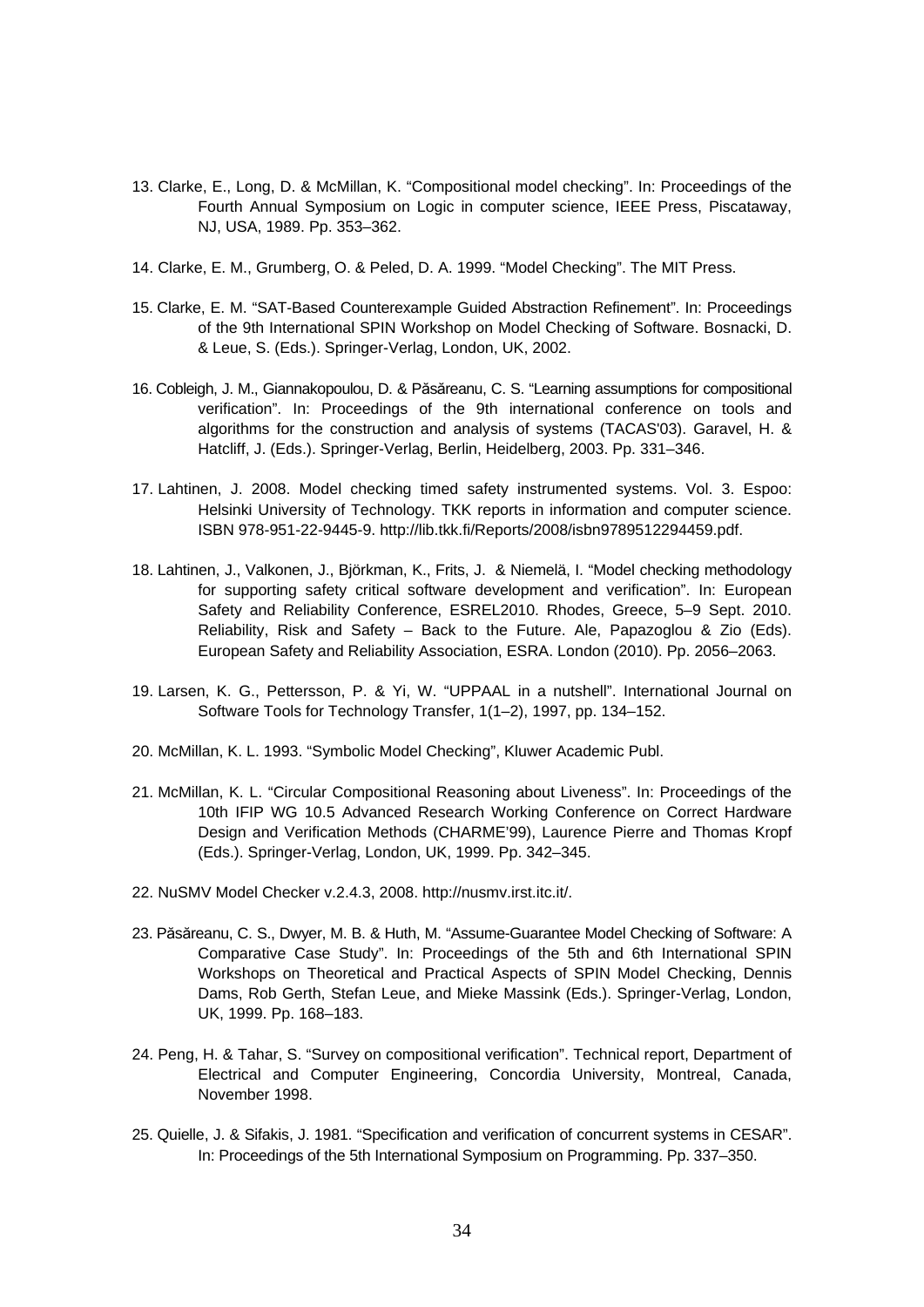- 26. Rushby, J. "Formal Verification of McMillan's Compositional Assume-Guarantee Rule". Technical Report, University of Minnesota, Minneapolis, 2001.
- 27. UPPAAL integrated tool environment v. 4.0.6, 2009. [http://www.uppaal.com/.](http://www.uppaal.com/)
- 28. Valkonen, J., Karanta, I., Koskimies, M., Heljanko, K., Niemelä, I., Sheridan, D. & Bloomfield, R. E. 2008. "NPP Safety Automation Systems Analysis – State of the Art". VTT Working Papers 94, VTT, Espoo. 62 p. [http://www.vtt.fi/inf/pdf/workingpapers/2008/W94.pdf.](http://www.vtt.fi/inf/pdf/workingpapers/2008/W94.pdf)
- 29. Valkonen, J., Pettersson, V., Björkman, K., Holmberg, J.-E., Koskimies, M., Heljanko, K. & Niemelä, I. 2008. Model-Based Analysis of an Arc Protection and an Emergency Cooling System. VTT Working Papers 93, VTT, Espoo. 13 p. + app. 38 p. [http://www.vtt.fi/inf/pdf/workingpapers/2008/W93.pdf.](http://www.vtt.fi/inf/pdf/workingpapers/2008/W93.pdf)
- 30. Valkonen, J., Koskimies, M., Pettersson, V., Heljanko, K., Holmberg, J.-E., Niemelä, I. & Hämäläinen, J. J. 2008. Formal Verification of Safety I&C System Designs: Two Nuclear Power Plant Related Applications, Enlarged Halden Programme Group Meeting. Proc. Man – Technology-Organisation Session. Loen, Norway, 18–23 May.
- 31. Valkonen, J., Koskimies, M., Björkman, K., Heljanko, K., Niemelä, I. & Hämäläinen, J. J. 2009. Formal verification of safety automation logic designs. In Automaatio XVIII 2009 Seminaari.
- 32. Valkonen, J., Björkman, K., Frits, J. & Niemelä, I. "Model Checking Methodology for Verification of Safety Logics". In: Proceedings of the 6th International Conference on Safety of Industrial Automated Systems (SIAS 2010) Tampere, June 14–15, 2010.